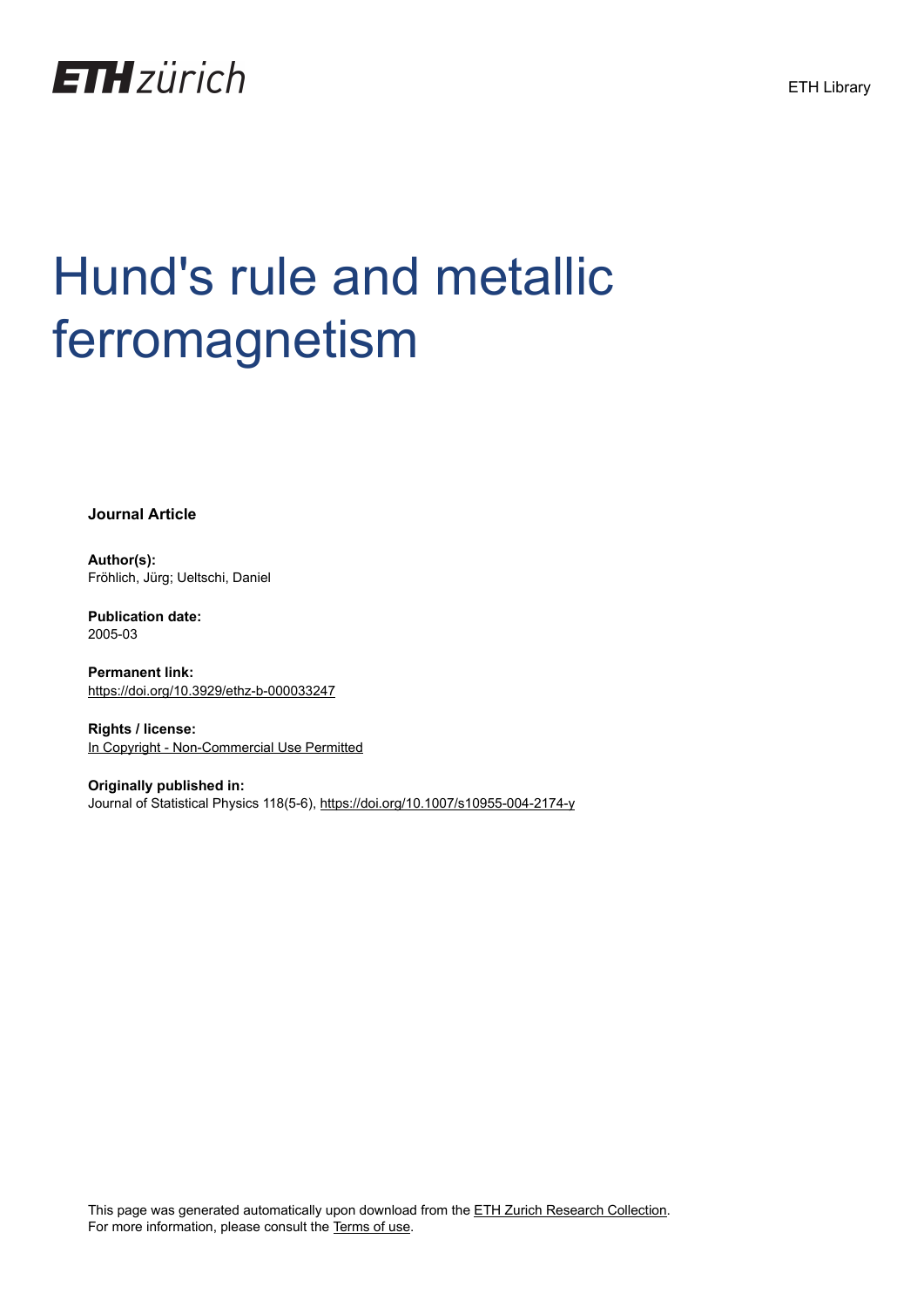DOI: 10.1007/s10955-004-2174-y *Journal of Statistical Physics, Vol. 118, Nos. 5/6, March 2005 (© 2005)*

# **Hund's Rule and Metallic Ferromagnetism**

 $Jürg$  Fröhlich<sup>1</sup> and Daniel Ueltschi<sup>2</sup>

*Received June 14, 2004; accepted November 15, 2004*

We study tight-binding models of itinerant electrons in two different bands, with effective on-site interactions expressing Coulomb repulsion and Hund's rule. We prove that, for sufficiently large on-site exchange anisotropy, all ground states show metallic ferromagnetism: They exhibit a macroscopic magnetization, a macroscopic fraction of the electrons is spatially delocalized, and there is no energy gap for kinetic excitations.

**KEY WORDS:** Metallic ferromagnetism; Hund's rule; two-band tight-binding models.

# **1. INTRODUCTION**

Ferromagnetism is known to originate from strongly correlated states of quantum mechanical electrons with a very large total spin but small total energy. Microscopic mechanisms giving rise to a coexistence of metallic behavior with ferromagnetic ordering at sufficiently low temperatures have been proposed, but are not well understood, mathematically, yet. Ferromagnetism in conjunction with a positive electric conductivity (metallic behavior) is a collective phenomenon arising from a competition of *spatial motion* (hopping) of quantum mechanical charged particles with half-integer spin obeying *Pauli's exclusion principle*, i.e., of electrons, in a periodic background with *Coulomb repulsion* between pairs of such particles. A mathematically precise description of this phenomenon is difficult because there are two kinds of *gapless* excitations: electron–hole pairs very close to

 $1$ Institut für Theoretische Physik, Eidgenössische Technische Hochschule, CH–8093 Zürich, Switzerland; e-mail: juerg@itp.phys.ethz.ch

<sup>2</sup>Department of Mathematics, University of Arizona, Tucson, AZ 85721, USA; e-mail: ueltschi@math.arizona.edu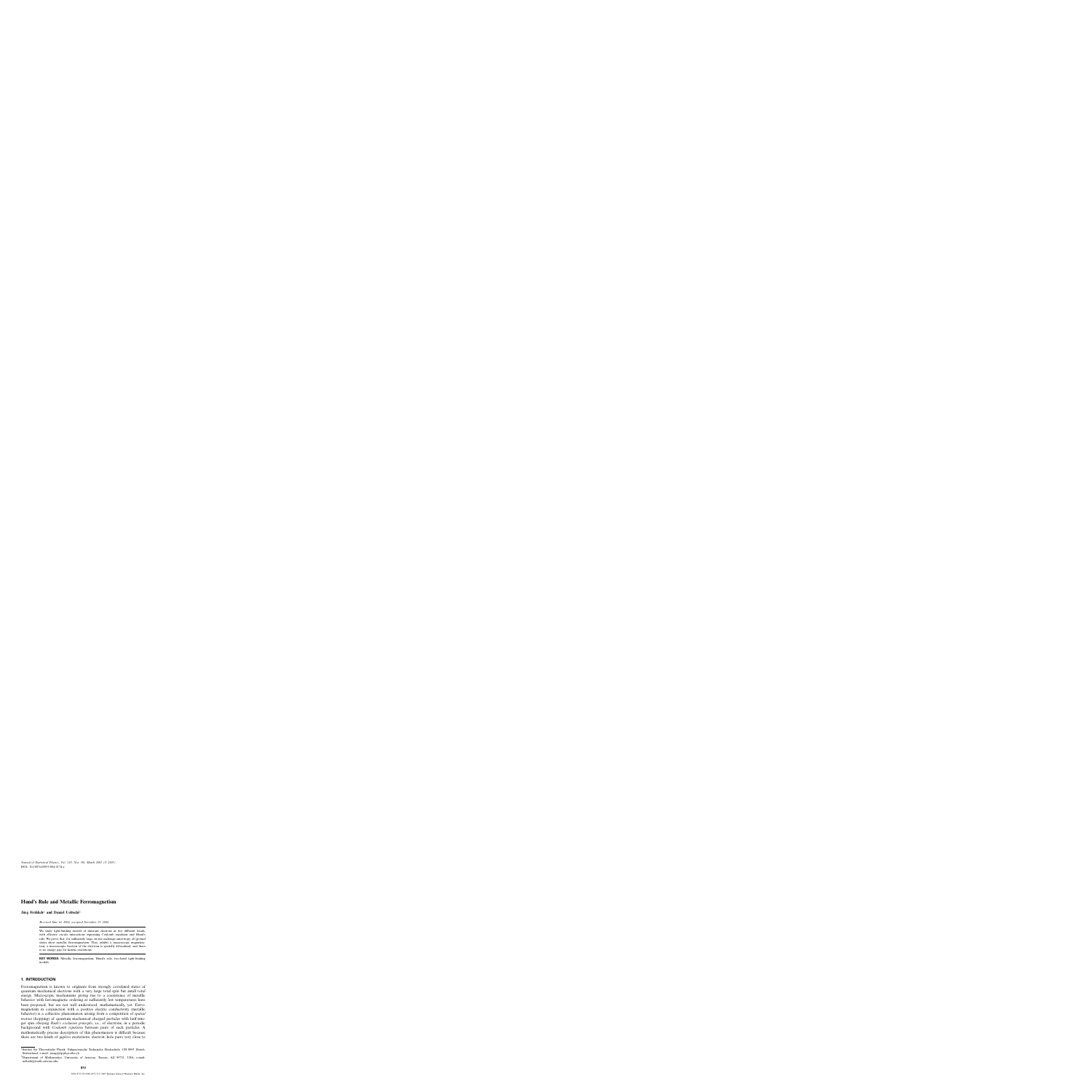the Fermi surface, and spin waves in ferromagnetically ordered spin configurations. In a perturbative analysis of states of very low total energy, there are therefore two sources of infrared divergences, or of "small energy denominators", namely electron–hole excitations with an energy arbitrarily close to the groundstate energy, and spin waves, or magnons, of very long wave length.

In this paper, we study some tight-binding models of metallic compounds with two bands partly filled with electrons. In a ground state, the low-lying band is at most half-filled, due to strong on-site Coulomb repulsion between pairs of electrons in a spin-singlet state, while the higherlying band is assumed to be weakly filled, so that a Fermi surface is expected. It is assumed that an electron from the low-lying band and an electron from the higher-lying band occupying the *same* site of the underlying lattice obey *Hund's rule*, i.e., their interaction energy is minimized if they form a *spin-triplet state*. A two-electron spin-triplet state is symmetric under exchange of the two spins. The Pauli principle then requires the *microscopic* orbital wave function of the two electrons to be antisymmetric under exchange of their positions, which makes the Coulomb repulsion between the two electrons *small*. (Concretely, an antisymmetric microscopic wave function for two electrons moving in the field of an ion may be constructed as a Slater determinant of, e.g., two different d-shell orbitals.) It may be of interest to remark that a mathematically rigorous derivation of Hund's rule in atomic physics from first principles has not been found, yet. That it is assumed to hold in our models must therefore be considered to be a reasonable, but heuristic ansatz. In order to eliminate small energy denominators due to spin waves of very long wavelength, we choose the couplings between the spins of an electron from the lower band and of an electron from the higher band occupying the *same* site to be *anisotropic*. Hund's rule cannot be invoked to justify this feature. Our results can be expected to hold for isotropic spin–spin couplings, in accordance with Hund's rule, too; but we have not been able to rigorously prove this.

The models studied in this paper are arguably the simplest physically relevant models in which metallic ferromagnetism can be exhibited.

The feature that magnetic ordering emerges from a cooperation between electron hopping and local, on-site electron–electron interactions appears to be inherent in several tight-binding models and has been studied intensely. *Antiferromagnetic* ordering, for example, can be seen to emerge in the half-filled (single-band) Hubbard model in second-order perturbation theory in  $t/U$ , where t measures the strength of hopping and U the strength of on-site Coulomb repulsion. This was discovered by Anderson; $^{(1)}$  (for a more precise analysis, see also ref. 6). A model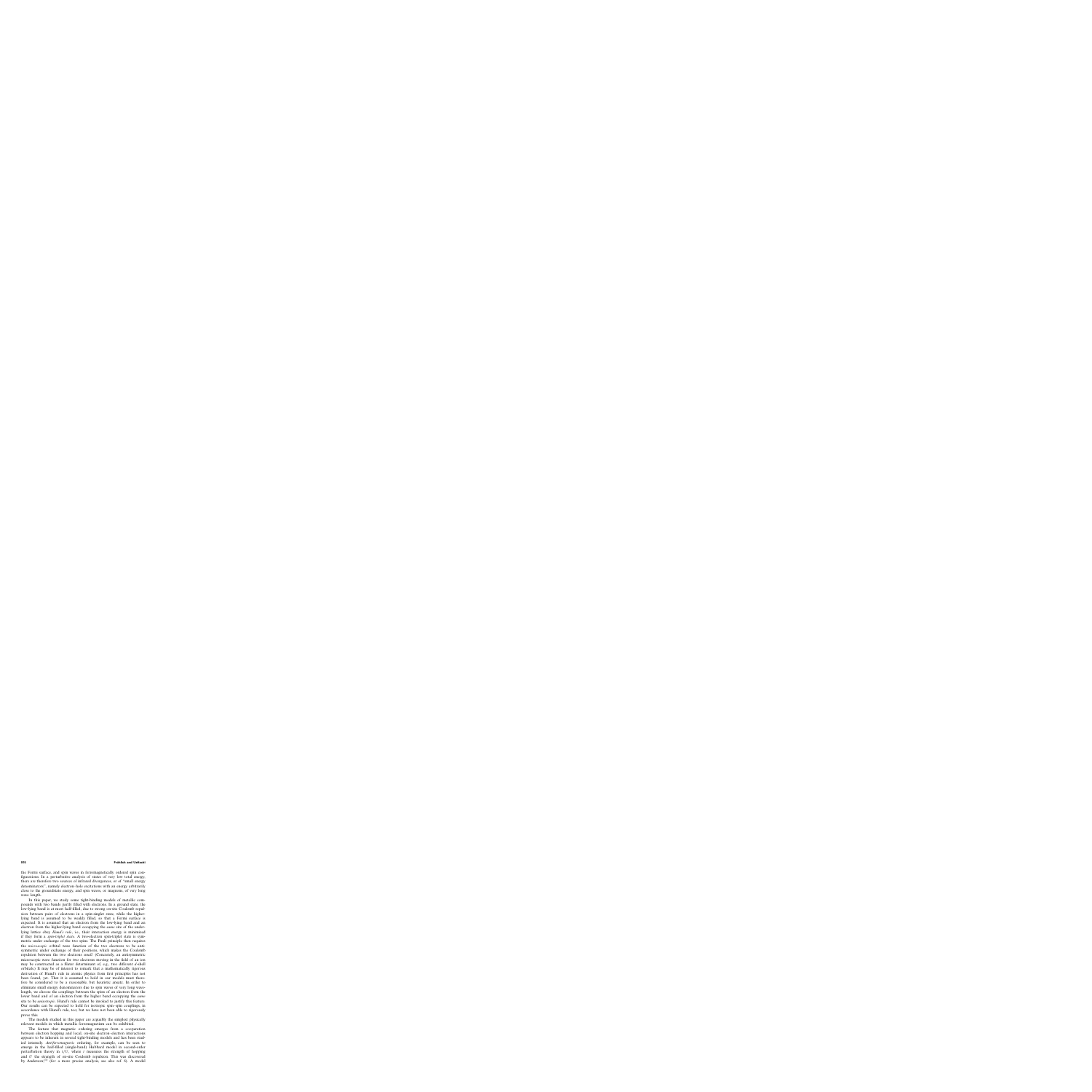simpler than the Hubbard model is the Falicov–Kimball model. There are many rigorous results about the Falicov–Kimball model starting with refs. 4 and 11. A fairly systematic perturbative analysis can be found in ref. 5, and references given there. These and many further results show how long-range correlations in ground states or low-temperature equilibrium states can arise from a cooperation between electron hopping and on-site interactions. Unfortunately, the perturbative methods in refs. 4, 5 and 11 can only be applied to the analysis of insulators, i.e., of states where electrons are essentially localized, because, in such situations, there are no small energy denominators or infrared divergences. The analysis of long-range correlations in *metals* calls for different, non-perturbative methods.

One approach towards understanding simple examples of itinerant ferromagnetism is based on studying the Hubbard model on very special lattices that give rise to a macroscopic degeneracy of the ground state energy of the Hubbard Hamiltonian (i.e., to a "flat band", or to a nearly flat band; see refs. 12 and 13. A Hartree–Fock study of the Hubbard model also provides useful insights.<sup> $(2,3)$ </sup> More recently, there has been some interest in studying manganites described by models with several bands. Numerical studies indicate that there is ferromagnetic ordering at sufficiently low temperatures (see, e.g., refs. 9, 10 and 14), and references given there. The models studied in this paper are similar to models used to describe manganites. They have ground states involving macroscopically large domains of essentially free electrons but with aligned spins. Electrons are discouraged to leave such a domain, because, in neighboring domains, the direction of their spin violates Hund's rule, and this would result in a state of comparatively large energy. At the technical level, our analysis is very much based on ref. 7 (see also refs. 8 and 15). The methods developed in these references enable us to prove lower bounds on the ground state energy which, when combined with rather simple variational upper bounds, lead to the conclusion that the boundaries between domains of electrons of opposite spin have a total length growing much less rapidly than the total number of sites in the system, and this enables us to exhibit ferromagnetic ordering in the ground states. The fact that there are only two preferred spin orientations,  $\uparrow$  and  $\downarrow$ , is, of course, due to the anisotropy in the on-site spin–spin coupling for two electrons in different bands occupying the same site. (The analysis of isotropic models would be considerably more difficult.) Within large domains of a fixed preferred spin orientation, electrons are completely delocalized, so that the ground state energy is *not* separated from the energies of excited states by a uniformly positive energy gap.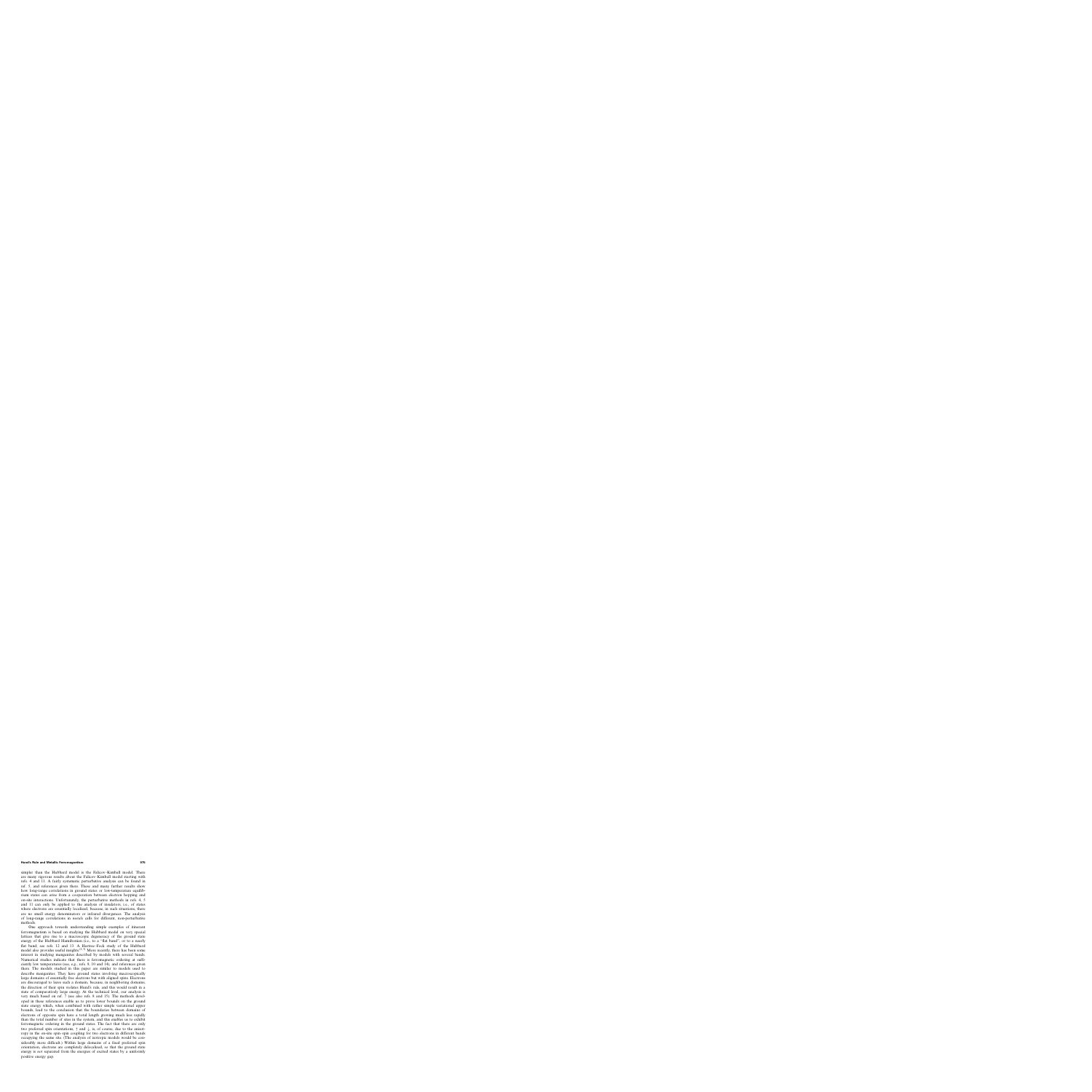# **2. SETTING, MODELS, AND SUMMARY OF MAIN RESULTS**

We consider a lattice model with electrons in two different bands, indexed by  $a=1, 2$ . We let  $c_{a\sigma}^{\dagger}(x)$  and  $c_{a\sigma}(x)$  denote the creation and annihilation operators for an electron of band a and spin  $\sigma = \uparrow, \downarrow$ , at site  $x \in \mathbb{Z}^d$ . The state space of the system in a finite domain  $\Lambda \subset \mathbb{Z}^d$  is the Hilbert space

$$
\mathcal{H}_{\Lambda} = \mathcal{F}_{\Lambda} \otimes \mathcal{F}_{\Lambda},\tag{2.1}
$$

where  $\mathcal{F}_{\Lambda}$  is the usual Fock space for electrons,

$$
\mathcal{F}_{\Lambda} = \bigoplus_{N \geq 0} P_{-} \Big[ \ell^{2}(\Lambda) \otimes \mathbb{C}^{2} \Big]^{\otimes N} . \tag{2.2}
$$

Here  $P_$  is the projector onto antisymmetric functions. The energy of electrons is partly kinetic and partly due to interactions among themselves. The kinetic energy is represented by standard hopping terms. Interactions are of two different kinds. First, Coulomb interactions are approximated by on-site operators of the Hubbard type. Second, a pair interaction involving the spins of electrons of different bands reminds of the Hund rule for the filling of atomic eigenstates. Precisely, we define the "2-band Hund–Hubbard Hamiltonian" as

$$
H_{\Lambda}^{\text{HH}} = -\sum_{a=1,2} t_a \sum_{\sigma=\uparrow,\downarrow} \sum_{\substack{x,y \in \Lambda \\ |x-y|=1}} c_{a\sigma}^{\dagger}(x) c_{a\sigma}(y) + \sum_{a=1,2} U_a \sum_{x \in \Lambda} n_{a\uparrow}(x) n_{a\downarrow}(x)
$$
  
+
$$
U_{12} \sum_{x \in \Lambda} n_1(x) n_2(x) - J \sum_{x \in \Lambda} S_1(x) \cdot S_2(x).
$$
 (2.3)

The parameters  $t_a$  control the kinetic energy of electrons of each band and they are related to the effective mass of electrons. We suppose that  $t_1 > t_2$ and refer to electrons of band 1 as "light" (they move fast) and electrons of band 2 as "heavy" (they move slowly). The parameters  $U_1, U_2, U_{12}$  are positive and represent the Coulomb interaction energy between two particles of band 1, two particles of band 2, and one particle of each band, respectively. The number operators are defined by  $n_{a\sigma}(x) = c_{a\sigma}^{\dagger}(x)c_{a\sigma}(x)$ and  $n_a(x) = n_{a<sub>1</sub>}(x) + n_{a<sub>+</sub>}(x)$ . Finally,  $J > 0$  measures the strength of the coupling between the spins; spin operators are given by

$$
S_a^{(j)}(x) = \sum_{\sigma,\sigma'} \tau_{\sigma\sigma'}^{(j)} c_{a\sigma}^{\dagger}(x) c_{a\sigma'}(x),
$$
\n(2.4)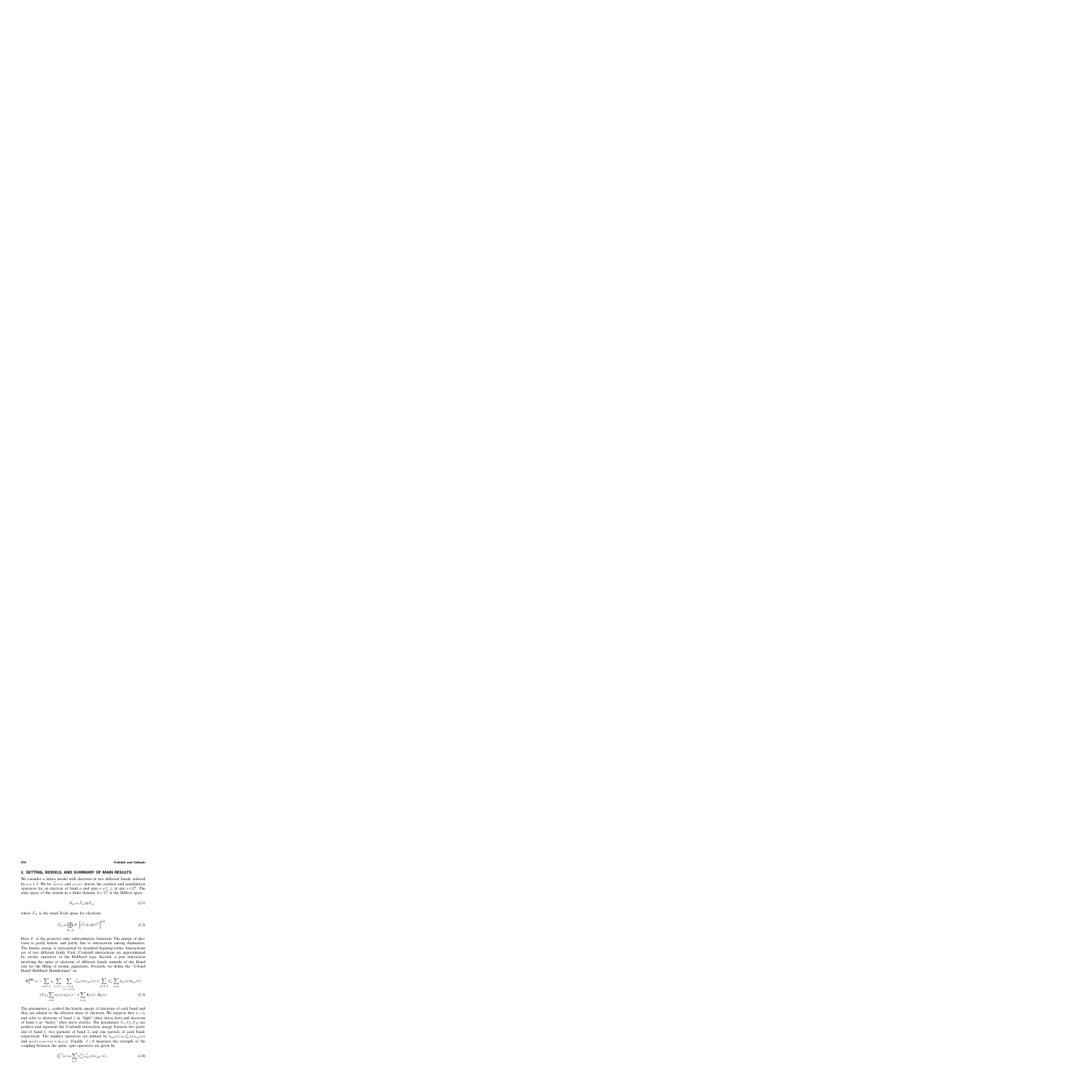where  $\tau^{(j)}$ ,  $j = 1, 2, 3$ , are the Pauli matrices  $\frac{1}{2} \begin{pmatrix} 0 & 1 \\ 1 & 0 \end{pmatrix}$ ,  $\frac{1}{2} \begin{pmatrix} 0 & -i \\ i & 0 \end{pmatrix}$ ,  $\frac{1}{2} \begin{pmatrix} 1 & 0 \\ 0 & -1 \end{pmatrix}$ . We will consider a simpler model with anisotropic spin interactions (the third components of the spins interact more strongly) and with the property that one of the two bands is nearly flat. The Hamiltonian of this model is introduced in Eq. (2.9), below. The following discussion applies to general Hund–Hubbard models, isotropic and anisotropic ones.

We note that neither the hopping terms alone nor the Hund couplings alone give rise to global magnetization. Without on-site interactions the ground state favored by the hopping terms is not magnetic; the kinetic energy is minimized by a state where half the electrons have spin  $\uparrow$ , and half the electrons have spin ↓. As for the Hund couplings, they are local (on-site) and do not yield the long-range correlations that are present in a ferromagnetic state. Ferromagnetism in this model results from a cooperation of the two terms.

This model was numerically studied in ref. 9 for  $t_1 = t_2$ . Ferromagnetic phases were identified at low temperatures and for some intervals of electronic densities. The present model with  $t_1 < t_2$  actually behaves more like the two-band Hubbard model with Kondo spins of ref. 10; heavy electrons here play a rôle similar to that of Kondo spins. Ferromagnetic phases were also numerically observed for this model.

In this paper, we study a phase with spontaneous magnetization. The total spin operator in a domain  $\Lambda \subset \mathbb{Z}^d$  is denoted  $M_\Lambda$  and is given by

$$
M_{\Lambda} = \sum_{x \in \Lambda} [S_1(x) + S_2(x)].
$$
 (2.5)

The norm of  $M_A$  is

$$
||M_{\Lambda}|| = \left(\sum_{i=1}^{3} (M_{\Lambda}^{(i)})^2\right)^{1/2},
$$
\n(2.6)

with  $M_{\Lambda}^{(i)}$  the *i*th component of  $M_{\Lambda}$ . We expect that the system displays extensive magnetization. That is, in a domain  $\Lambda$  the expectation of  $||M_{\Lambda}||$  in the ground state should be proportional to  $|\Lambda|$ . We are not able to prove this, but we can prove that the system is magnetized at least on a "mesoscopic" scale. To be precise, we consider the following definition of the magnetization per site: Given a state  $\Upsilon \in \mathcal{H}_{\Lambda}$  and a subdomain  $\Lambda' \subset \Lambda$ , we define

$$
m_{\Lambda,\Lambda'} = \frac{1}{|\Lambda|} \sum_{x:\Lambda'+x \subset \Lambda} \frac{1}{|\Lambda'|} (\Upsilon, ||\boldsymbol{M}_{\Lambda'+x}||\Upsilon);
$$
  

$$
m_{\Lambda,\Lambda'}^{(3)} = \frac{1}{|\Lambda|} \sum_{x:\Lambda'+x \subset \Lambda} \frac{1}{|\Lambda'|} |(\Upsilon, \boldsymbol{M}_{\Lambda'+x}^{(3)} \Upsilon)|.
$$
 (2.7)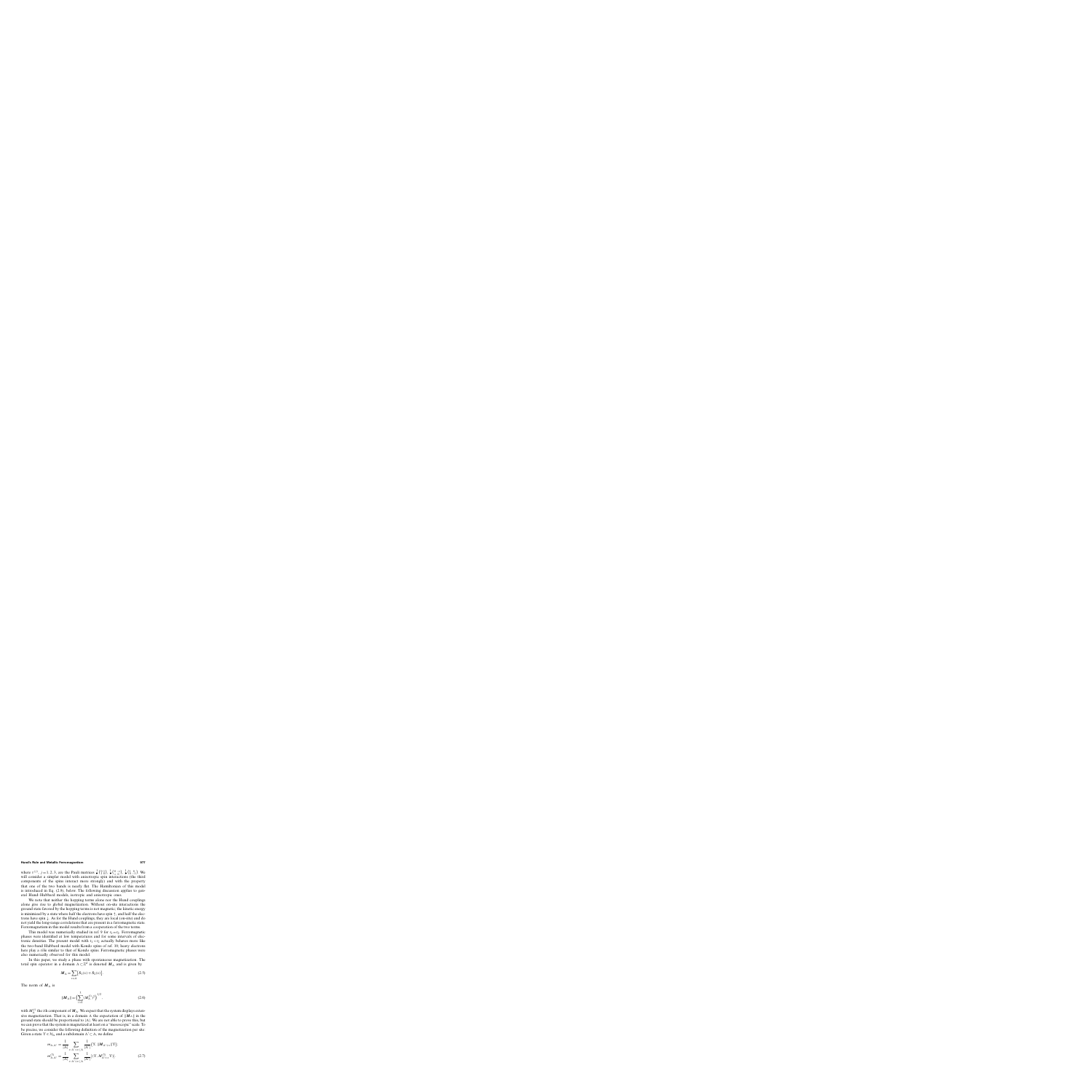Note that we consider the expectation value of the norm of  $M_{\Lambda}$  in the state  $\Upsilon$ , averaged over all translates of  $\Lambda'$  such that  $\Lambda' + x$  remains in  $\Lambda$ . The number of terms in the sum is  $|\Lambda|$ , up to a negligible boundary correction. We clearly have that  $m_{\Lambda,\Lambda'} \geq m_{\Lambda,\Lambda'}^{(3)}$ . We will prove that, for the anisotropic model introduced in Eq. (2.9), below, the third component of the ground state magnetization per site,  $m_{\Lambda,\Lambda'}^{(3)}$ , satisfies

$$
\lim_{\Lambda' \nearrow \mathbb{Z}^d} \lim_{\Lambda \nearrow \mathbb{Z}^d} m_{\Lambda, \Lambda'}^{(3)} > 0.
$$

The limits are over boxes of increasing size, and electron densities are kept constant.

Perturbation methods shed some light onto the structure of the phases of this model. The situation is similar to the one in the Hubbard model at half-filling and with strong on-site repulsion, which behaves like the antiferromagnetic Heisenberg model. Perturbative methods along the lines of refs. 5 and 6 can be used for many rational densities. However, such methods can be applied only when electrons are localized, and this is not the case in a conducting metal. Here we focus our attention on regimes where there does not exist an energy gap separating excitations from the ground state energy, and where some electrons have delocalized wave functions.

The Hamiltonian Eq. (2.3) is symmetric with respect to spin rotations, and this makes the study difficult. We simplify the model by replacing the term  $S_1(x) \cdot S_2(x)$  by  $S_1^{(3)}(x) \cdot S_2^{(3)}(x)$ . Furthermore, we let  $t_2 \rightarrow 0$ . We can fix the energy scale by choosing  $t_1 = 1$ . We then obtain the following simplified Hamiltonian ("2-band Ising-Hubbard model")

$$
H_{\Lambda}^{\text{IH}} = -\sum_{\sigma} \sum_{\substack{x,y \in \Lambda \\ |x-y| = 1}} c_{1\sigma}^{\dagger}(x)c_{1\sigma}(y) + \sum_{a=1,2} U_a \sum_{x \in \Lambda} n_{a\uparrow}(x)n_a\downarrow(x) + U_{12} \sum_{x \in \Lambda} n_1(x)n_2(x) - \frac{J}{4} \sum_{x \in \Lambda} [n_{1\uparrow}(x) - n_{1\downarrow}(x)] \cdot [n_{2\uparrow}(x) - n_{2\downarrow}(x)].
$$
(2.8)

Let  $\rho_1$ ,  $\rho_2$  denote the densities of light and heavy particles, respectively. We prove the following statement in Section 4. Our proof works in dimension larger or equal to 2 (Eq. (3.19) holds for  $d \ge 2$  only). We do not have results for the one-dimensional models.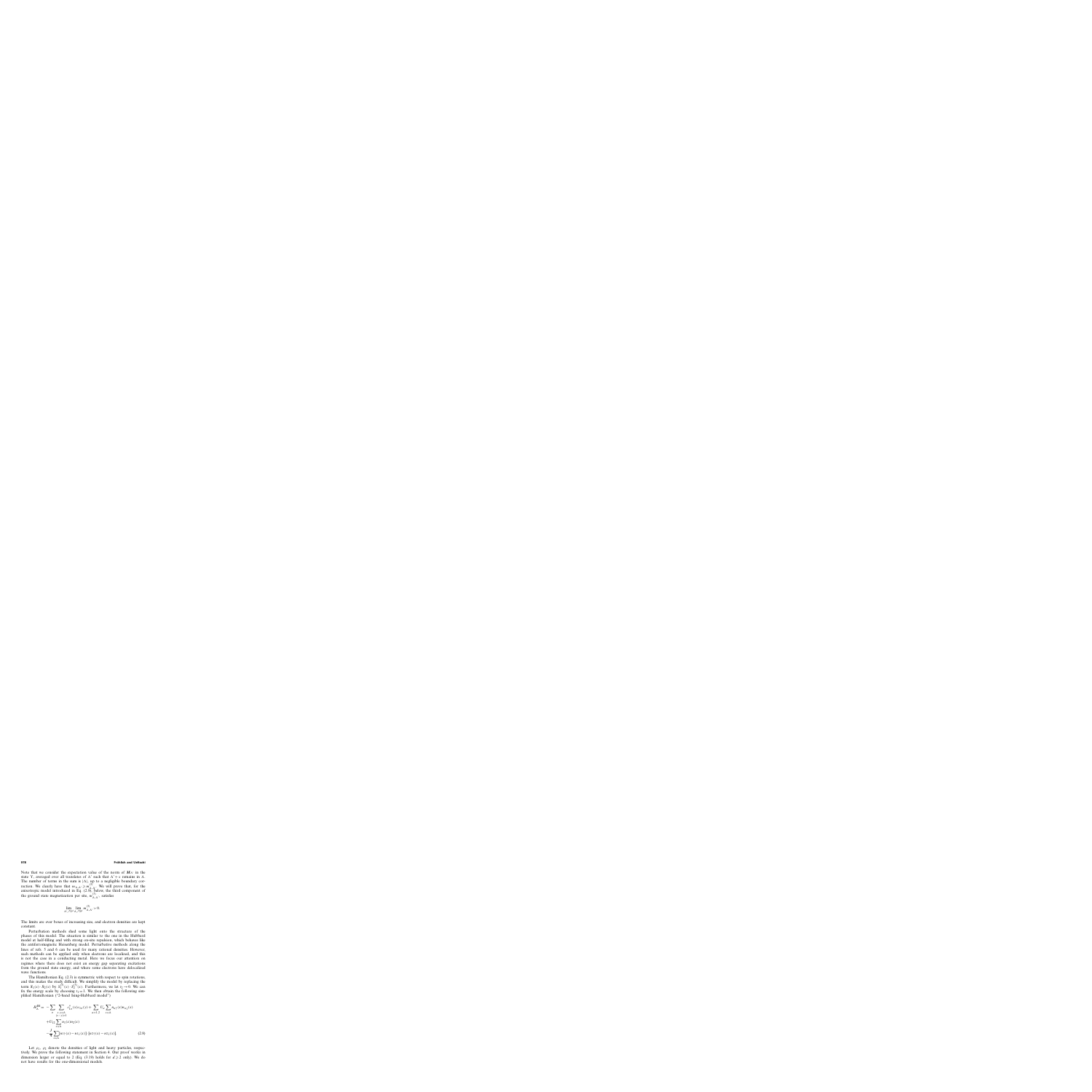**Theorem 2.1.** Let  $d \ge 2$ . For arbitrary  $0 < \rho_1 < \rho_2 \le 1$ , there exists  $J_0 < \infty$  such that, for  $\frac{J}{4} - U_{12} > J_0$ , all ground states  $\Upsilon$  of  $H_{\Lambda}^{\text{IH}}$  satisfy

$$
\lim_{\Lambda'/\mathbb{Z}^d} \lim_{\Lambda \nearrow \mathbb{Z}^d} m_{\Lambda,\Lambda'}^{(3)} = \frac{\rho_1 + \rho_2}{2}.
$$

This theorem suggests that the ground state displays "saturated ferromagnetism", as it has maximum total spin. Notice that for large enough J it holds independently of  $U_1, U_2 \ge 0$ .

The proof of Theorem 2.1 reduces to the study of the ground state energy for fixed configurations of heavy electrons, since the latter do not have kinetic energy. To a configuration of heavy electrons we can assign domains of  $\uparrow$  and  $\downarrow$  spins. A light electron of spin  $\uparrow$ , say, is in a state that is essentially localized on the domain where heavy electrons also have spin ↑. Hund interactions suppress other configurations. In the limit  $J \to \infty$ , the ground state energy is purely kinetic and it is minimal in a configuration of heavy electrons with large domains of identical spins. This allows us to show that the size of the boundary of these domains is less than  $|\Lambda|^{1-\frac{1}{d}}$ , meaning that spins are locally aligned. See Section 4 for details.

The constant  $J_0$  in Theorem 2.1 depends on  $\rho_1$ , and there are good reasons for it. There is no ferromagnetism for  $\rho_1 = 0$  or  $\rho_1 = \rho_2 = 1$ . The former case results in independent spins at each site. The latter case can be treated with perturbation methods. Non-empty sites are typically occupied by two particles of spin ↑, or by two particles of spin ↓. An effective interaction of strength  $\frac{2}{U_1 + \frac{1}{2}}$  stabilizes antiferromagnetic chessboard phases in the ground state and at low temperatures. This interaction can be obtained using the method described in ref. 6. The case  $\rho_1 = \rho_2 < 1$  is more subtle.

We can improve the result of Theorem 2.1 and consider a model that interpolates between Eqs. (2.3) and (2.8). We refer to the following Hamiltonian as "the asymmetric 2-band Hund–Hubbard model":

$$
H_{\Lambda}^{\text{aHH}} = -\sum_{a=1,2} t_a \sum_{\sigma=\uparrow,\downarrow} \sum_{\substack{x,y \in \Lambda \\ |x-y|=1}} c_{a\sigma}^{\dagger}(x) c_{a\sigma}(y)
$$
  
+ 
$$
\sum_{a=1,2} U_a \sum_{x \in \Lambda} n_{a\uparrow}(x) n_{a\downarrow}(x)
$$
  
+ 
$$
U_{12} \sum_{x \in \Lambda} n_1(x) n_2(x) - J \sum_{x \in \Lambda} S_1^{(3)}(x) S_2^{(3)}(x)
$$
  
- 
$$
J^{\perp} \sum_{x \in \Lambda} (S_1^{(1)}(x) S_2^{(1)}(x) + S_1^{(2)}(x) S_2^{(2)}(x)).
$$
 (2.9)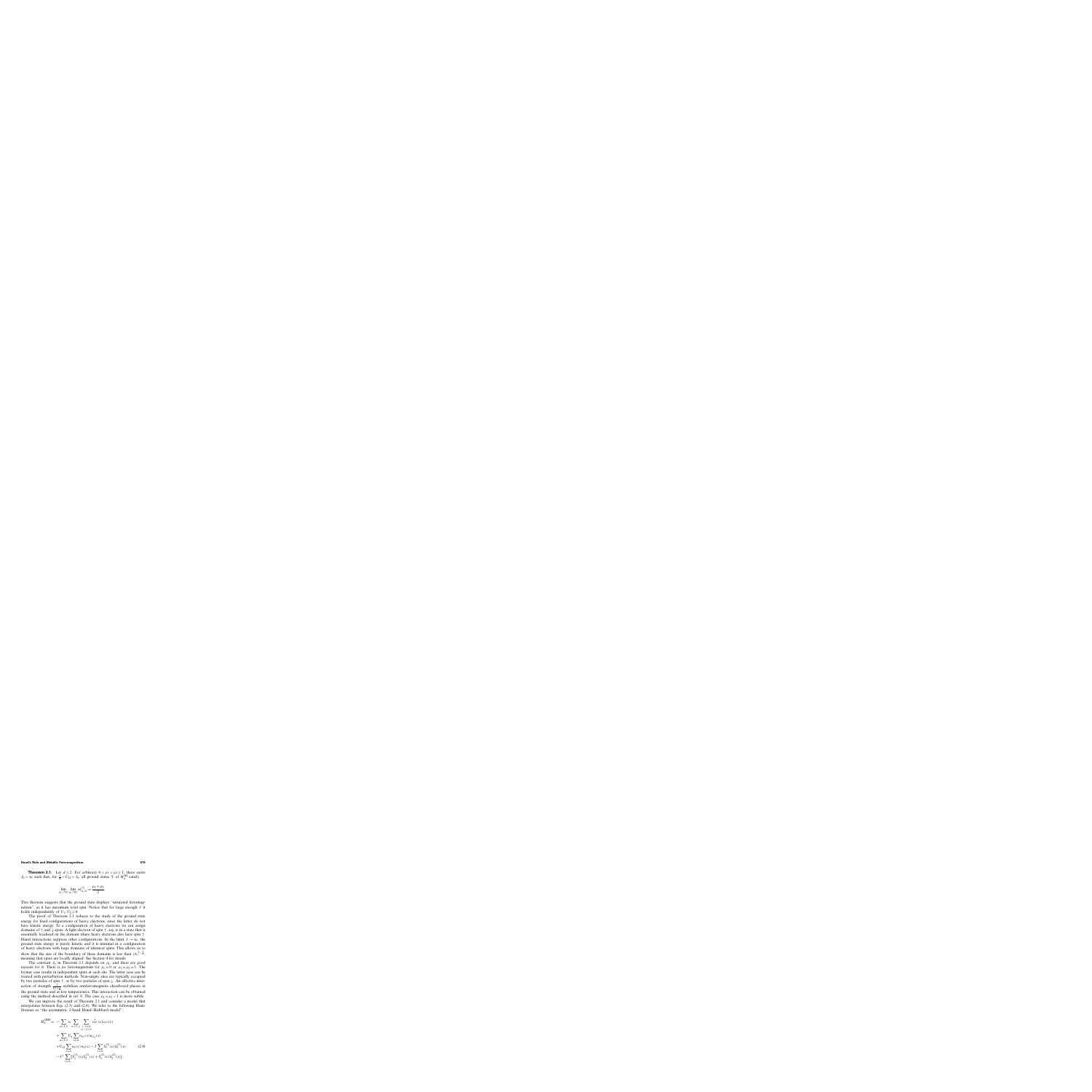Let us again fix the energy scale by setting  $t_1 = 1$ .

**Theorem 2.2.** Let  $d \ge 2$ . For arbitrary  $0 < \rho_1 < \rho_2 \le 1$ , there are constants  $J_0 < \infty$  and  $c > 0$  (both depend on the densities) such that if  $\frac{J}{4}$  –  $U_{12} > J_0$  and  $t_2, J^{\perp} < c$ , all ground states  $\Upsilon$  of  $H_{\Lambda}^{\text{aHH}}$  satisfy

$$
\lim_{\Lambda' \nearrow \mathbb{Z}^d} \lim_{\Lambda \nearrow \mathbb{Z}^d} m_{\Lambda, \Lambda'} = \frac{\rho_1 + \rho_2}{2}.
$$

This theorem again holds uniformly in  $U_1, U_2 \ge 0$ .

Our paper is organized as follows. We discuss the properties of the ground state of a simple model in Section 3. The results for the simple model are then used in Section 4 where Theorem 2.1 is proved. Finally, it is shown in Section 5 that the claims for the Ising–Hubbard Hamiltonian Eq. (2.8) can be extended to certain perturbations, that include the asymmetric Hund–Hubbard model (2.9). This proves Theorem 2.2.

# **3. INTERACTING ELECTRONS IN A MAGNETIC POTENTIAL**

We introduce in this section a Hubbard model of electrons in an external potential that involves the third components of the spins. We do not insist on the physical relevance of this model. The sole motivation for this section stems from applications to Hund–Hubbard systems. We will use Propositions 3.1–3.3 in Sections 4 and 5 in order to prove Theorems 2.1 and 2.2 — these theorems being physically motivated.

The results below extend the bounds for the ground state energy of spinless electrons in binary potentials proposed in ref. 7. We work in the Fock space  $\mathcal{F}_{\Lambda}$  of spin  $\frac{1}{2}$  electrons in  $\Lambda$ . Let V be a "magnetic potential", that is, V is a collection of non-negative numbers  $V_x^{\uparrow}$ ,  $V_x^{\downarrow}$  indexed by sites  $x \in \mathbb{Z}^d$ . The Hamiltonian is

$$
H_{\Lambda}(V) = -\sum_{\substack{x,y \in \Lambda \\ |x-y|=1}} \sum_{\sigma=\uparrow,\downarrow} c_{\sigma}^{\dagger}(x)c_{\sigma}(y) + U \sum_{x \in \Lambda} n_{\uparrow}(x)n_{\downarrow}(x) + \sum_{x \in \Lambda} \sum_{\sigma=\uparrow,\downarrow} V_{x}^{\sigma} n_{\sigma}(x).
$$
\n(3.1)

Here,  $c_{\sigma}^{\dagger}(x)$  and  $c_{\sigma}(x)$  are creation and annihilation operators of fermions of spin  $\sigma$  at x, and  $n_{\sigma}(x) = c_{\sigma}^{\dagger}(x)c_{\sigma}(x)$ . We suppose that a gap  $V_0$  separates the minimum value from other values of the potential. Introducing

$$
A_{\sigma} = \{x \in \Lambda : V_x^{\sigma} = 0\}, \quad A = A_{\uparrow} \cup A_{\downarrow}
$$
\n(3.2)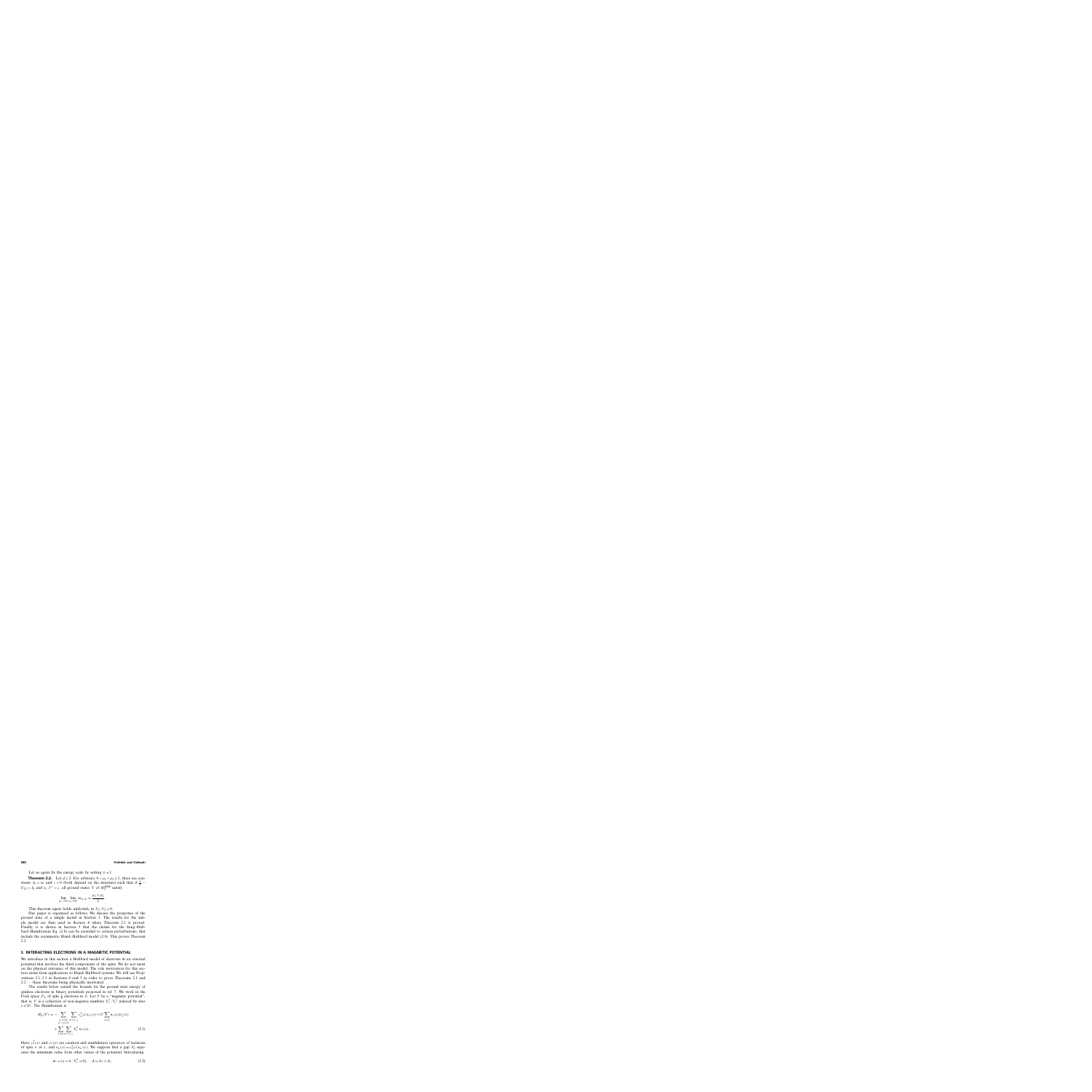(the sites where the potential is zero for some spin), we define

$$
V_0 = \min_{\sigma = \uparrow, \downarrow} \inf_{x \notin A_{\sigma}} V_x^{\sigma}.
$$
 (3.3)

We assume that  $V_0$  is strictly positive.

In order to understand the bounds on the ground state energy given below, it is useful to consider the situation where  $V_0 \rightarrow \infty$ . Assuming that  $A_{\uparrow} \cap A_{\downarrow} = \emptyset$ , the domain  $\Lambda$  is partitioned into  $A_{\uparrow}$ ,  $A_{\downarrow}$ , and  $\Lambda \setminus A$ . Electrons of spin  $\sigma$  are described by wave functions with support in  $A_{\sigma}$ , the energy being infinite otherwise. Electrons do not interact and their ground state energy is purely kinetic. It mainly consists of a bulk term that depends on the electronic density inside  $A_{\sigma}$  and that is proportional to the volume  $|A_{\sigma}|$ . The effect of the boundary of  $A_{\sigma}$  is to increase the ground state energy by a term proportional to the size of the boundary. The ground state energy of non-interacting spinless electrons in arbitrary finite domains was studied in ref. 7; upper and lower bounds were established that confirm the discussion above. As  $V_0$  decreases from infinity to a finite value, electrons delocalize somewhat, but the situation does not change in any essential way.

Estimates for the ground state energy involve the energy density of free spinless electrons in the limit of infinite volume. As is well-known, the energy per site  $e(\rho)$  for a density  $0 < \rho < 1$  of electrons is given by

$$
e(\rho) = \frac{1}{(2\pi)^d} \int_{\varepsilon_k < \varepsilon_F(\rho)} \varepsilon_k \, dk, \quad \varepsilon_k = -2 \sum_{i=1}^d \cos k_i,\tag{3.4}
$$

where  $\varepsilon_F(\rho)$  is the Fermi energy, defined by the equation

$$
\rho = \frac{1}{(2\pi)^d} \int_{\varepsilon_k < \varepsilon_{\mathrm{F}}(\rho)} dk. \tag{3.5}
$$

Notice that  $e(\rho) < 0$  for  $0 < \rho < 1$ . We need to define the boundary  $B(A)$ of a set  $A\subset \mathbb{Z}^d$ ; it is convenient to define it as the number of bonds that connect A with its complement,

$$
B(A) = #\{(x, y): x \in A, y \notin A, |x - y| = 1\}.
$$
 (3.6)

We first give a bound for fixed densities of electrons of each spin. In the absence of interactions  $(U = 0)$  the following proposition merely rephrases similar results in ref. 7. We define  $E_{\Lambda}(V; N_{\uparrow}, N_{\downarrow})$  as the ground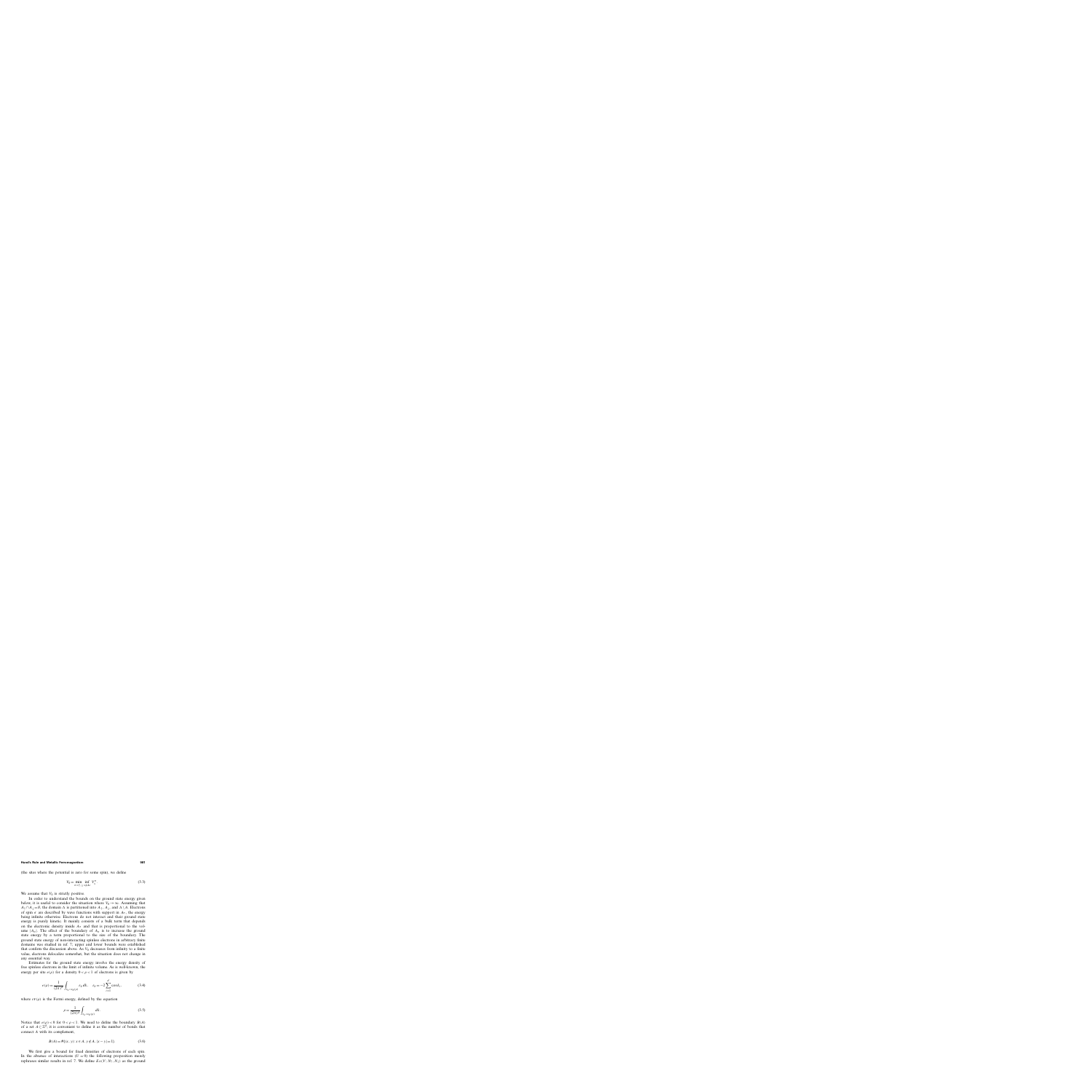state energy of  $H_{\Lambda}(V)$  when the number of spin  $\uparrow$  (spin  $\downarrow$ ) electrons is  $N_{\uparrow}$  $(N_{\downarrow})$ , respectively). We introduce a notation for electronic densities inside  $A_{\uparrow}$  and  $A_{\downarrow}$ ; for  $\sigma = \uparrow, \downarrow$ , we let  $\rho_{\sigma} = \frac{N_{\sigma}}{|A_{\sigma}|}$ . We have the following bounds for the ground state energy.

**Proposition 3.1.** Let V be a magnetic potential and  $N_{\uparrow}$ ,  $N_{\downarrow}$  be numbers with the properties that:

- $A_{\uparrow} \cap A_{\downarrow} = \emptyset$ .
- $V_0 > 2d(\sqrt{d} + 1)$ .
- $N_{\uparrow} \leqslant |A_{\uparrow}|, N_{\downarrow} \leqslant |A_{\downarrow}|.$

Then there exists  $\alpha(\rho) > 0$  (independent of  $V_0$ ), for  $0 < \rho < \frac{|A|}{|\Lambda|}$ , such that

$$
\sum_{\sigma=\uparrow,\downarrow} \left[ e(\rho_{\sigma}) |A_{\sigma}| - \frac{e(\rho_{\sigma})}{2d} B(A_{\sigma}) \right] \geqslant E_{\Lambda}(V; N_{\uparrow}, N_{\downarrow})
$$
\n
$$
\geqslant \sum_{\sigma=\uparrow,\downarrow} \left[ e(\rho_{\sigma}) |A_{\sigma}| + \left( \alpha(\rho_{\sigma}) - \gamma(V_{0}) \right) B(A_{\sigma}) \right]
$$

with

$$
\gamma(V_0) = \frac{4d}{V_0 - 2d} + \frac{16d^3}{(V_0 - 2d)^2 - 4d^3}.
$$

The inequalities in this proposition hold uniformly in  $U$ . The proof of Proposition 3.1 is based on results in ref. 7, where the sum,  $S_{\Lambda,N}$ , of the N lowest eigenvalues of the discrete Laplacian  $t_{xy} = -\delta_{|x-y|,1}, x, y \in \Lambda$ is estimated, with  $\Lambda$  a finite set of lattice points of arbitrary shape. Two of the results in ref. 7 are relevant for our analysis:

• We have upper and lower bounds,

$$
e(\rho)|\Lambda| - \frac{e(\rho)}{2d}B(\Lambda) \ge S_{\Lambda, N} \ge e(\rho)|\Lambda| + a(\rho)B(\Lambda), \tag{3.7}
$$

where  $\rho = \frac{N}{|\Lambda|}$ , and  $a(\rho)$  is strictly positive for any  $0 < \rho < 1$ . Recall that  $e(\rho)$  is negative, so that all boundary terms in the above equation are positive. (The notation in ref. 7 is slightly different, the Hamiltonian being shifted by 2d and the boundary is defined differently.)

• If  $S_{\Lambda,N}^U$  denotes the sum of the N lowest eigenvalues of the operator  $-\delta_{|x-y|,1} + U\chi_{\Lambda^c}(x)$ , where  $\chi_{\Lambda^c}$  is the characteristic function of the complement,  $\Lambda^c$ , of the set  $\Lambda$ , and if U is positive, we have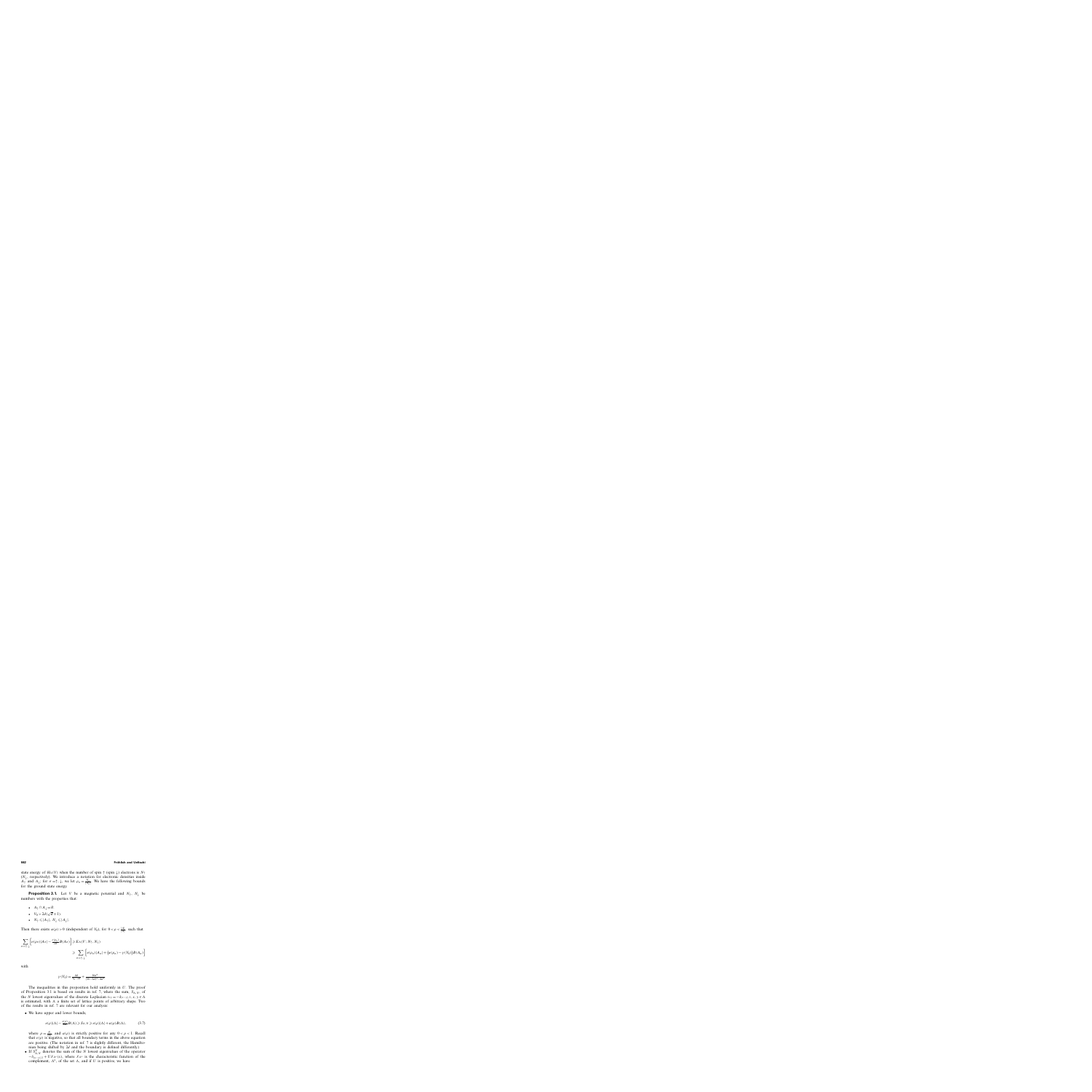$$
S_{\Lambda,N} \ge S_{\Lambda,N}^U \ge S_{\Lambda,N} - \gamma(U)B(\Lambda),\tag{3.8}
$$

for some  $\gamma(U) \to 0$  as  $U \to \infty$ .

The upper bound for  $E_{\Lambda}(V; N_{\uparrow}, N_{\downarrow})$  does not depend on  $V_0$ . Increasing the values of the potential actually incresases the energy, so it is enough to prove the statement in the limit  $V_0 \rightarrow \infty$ . Electrons with different spins are independent, and the upper bound follows from the one in Eq. (3.7).

Let us turn to the lower bound. The operator that represents interactions between electrons is positive; we get a lower bound for the ground state energy by taking  $U \rightarrow 0$ . For  $V_0 = \infty$  we are in the situation of ref. 7. For finite  $V_0$  we use Eq. (3.8) with minor modifications. Namely, starting with Eqs. (4.3)–(4.5) of ref. 7 but introducing our measure  $B(\Lambda)$  of the boundary, the upper bound in Eq. (4.8) can be replaced by  $\frac{4d}{\sqrt{0-2d}} B(\Lambda)$ . It is useful to modify the bound for the number of sites at distance *n* from the domain  $\Lambda$  (recall that we are using the  $\ell^1$  distance here). It is not hard to check that

$$
\begin{aligned} &\# \{x: \text{dist}\,(x,\,\Lambda) = 1\} \leq B(\Lambda); \\ &\# \{x: \text{dist}\,(x,\,\Lambda) = n\} \leq d \cdot \# \{x: \text{dist}\,(x,\,\Lambda) = n - 1\} \quad \text{if } n \geqslant 2. \end{aligned} \tag{3.9}
$$

We therefore have that  $\# \{x : \text{dist}(x, \Lambda) = n\} \leq d^{n-1} B(\Lambda)$ . This allows to bound  $N - \text{Tr} \tilde{\rho}$  in Eq. (4.11) by  $\frac{4d^2}{(V_0 - 2d)^2 - 4d^3} B(\Lambda)$ , leading to the present definition of  $\gamma(V_0)$ . The bound given here is better for large  $V_0$  than the one in ref. 7.

The considerations above show that Proposition 3.1 is a mild extension of ref. 7. The following proposition needs, however, a more detailed proof.

**Proposition 3.2.** Under the same hypotheses as in Proposition 3.1, we have that, for all normalized ground states  $\Upsilon$  of  $H_{\Lambda}(V)$ ,

$$
\sum_{\sigma=\uparrow,\,\downarrow}\sum_{x\notin A_{\sigma}}(\Upsilon,n_{\sigma}(x)\Upsilon)\leqslant \frac{3}{V_0-4d}[B(A_{\uparrow})+B(A_{\downarrow})].
$$

**Proof.** Let  $M_{\sigma}$  be the number of electrons of spin  $\sigma$  that are outside of  $A_{\sigma}$ , and  $P_{M_{\uparrow}M_{\downarrow}}$  be the projector onto the subspace spanned by states with exactly  $M_{\sigma}$  particles outside  $A_{\sigma}$ ,  $\sigma = \uparrow, \downarrow$ . A state  $\Upsilon$  can be decomposed as

$$
\Upsilon = \sum_{M_{\uparrow} = 0}^{N_{\uparrow}} \sum_{M_{\downarrow} = 0}^{N_{\downarrow}} c_{M_{\uparrow} M_{\downarrow}} \Upsilon_{M_{\uparrow} M_{\downarrow}}, \tag{3.10}
$$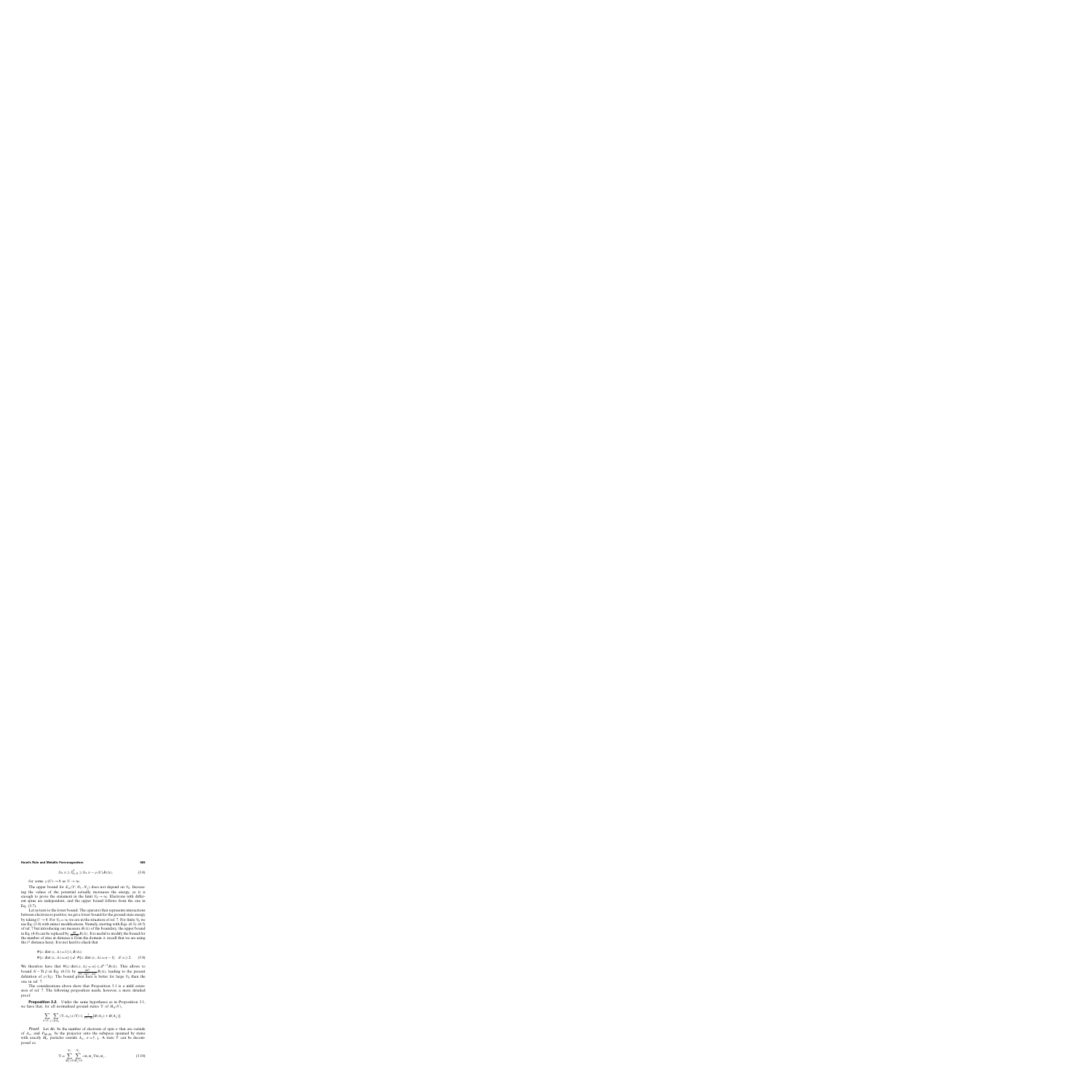with  $c_{M_{\uparrow}M_{\downarrow}} = ||P_{M_{\uparrow}M_{\downarrow}} \Upsilon|| \ge 0$ ,  $\sum c_{M_{\uparrow}M_{\downarrow}}^2 = 1$ , and  $\Upsilon_{M_{\uparrow}M_{\downarrow}} = c_{M_{\uparrow}M_{\downarrow}}^{-1} P_{M_{\uparrow}M_{\downarrow}} \Upsilon$  is normalized. The goal is to estimate

$$
\sum_{\sigma=\uparrow,\downarrow} \sum_{x \notin A_{\sigma}} (\Upsilon, n_{\sigma}(x)\Upsilon) = \sum_{M_{\uparrow}, M_{\downarrow}} c_{M_{\uparrow}M_{\downarrow}}^2 (M_{\uparrow} + M_{\downarrow}). \tag{3.11}
$$

The strategy is to obtain a lower bound for  $E_{\Lambda}(V; N_{\uparrow}, N_{\downarrow})$  that involves the expression above. Comparison with the upper bound of Proposition 3.1 will prove the claim.

The ground state energy is increasing in  $U$  so that we can again set  $U = 0$  when discussing a lower bound. The Hamiltonian  $H_{\Lambda}(V)$  can be split into

$$
H_{\Lambda}(V) = \sum_{\sigma=\uparrow,\downarrow} \left( H^{\sigma}_{A_{\sigma}}(V) + H^{\sigma}_{\Lambda \setminus A_{\sigma}}(V) \right)
$$
  
 
$$
- \sum_{\sigma=\uparrow,\downarrow} \sum_{\substack{x \in A_{\sigma}, y \notin A_{\sigma} \\ |x-y|=1}} \left[ c^{\dagger}_{\sigma}(x) c_{\sigma}(y) + c^{\dagger}_{\sigma}(y) c_{\sigma}(x) \right]. \tag{3.12}
$$

Hamiltonians  $H^{\sigma}(V)$  consist in kinetic terms for particles of spin  $\sigma$  in the corresponding domains, and of the potentials given by  $V^{\sigma}$ . They leave the subspace with fixed  $M_{\uparrow}$  and  $M_{\downarrow}$  invariant. The norm of the last operator is smaller than  $2B(A<sub>†</sub>) + 2B(A<sub>⊥</sub>)$ . Therefore

$$
(\Upsilon, H_{\Lambda}(V)\Upsilon) \geq \sum_{M_{\uparrow}, M_{\downarrow}} c_{M_{\uparrow}M_{\downarrow}}^2 \sum_{\sigma} (\Upsilon_{M_{\uparrow}M_{\downarrow}}, [H_{A_{\sigma}}^{\sigma}(V) + H_{\Lambda \setminus A_{\sigma}}^{\sigma}(V)] \Upsilon_{M_{\uparrow}M_{\downarrow}})
$$
  
-2B(A<sub>1</sub>) - 2B(A<sub>1</sub>). (3.13)

Inserting the lower bound for the sum of the lowest eigenvalues of the discrete Laplacian in a finite domain, neglecting the positive boundary correction term, we get the lower bound

$$
(\Upsilon_{M_{\uparrow}M_{\downarrow}}, H_{A_{\sigma}}^{\sigma}(V)\Upsilon_{M_{\uparrow}M_{\downarrow}}) \geq e\left(\frac{N_{\sigma}-M_{\sigma}}{|A_{\sigma}|}\right)|A_{\sigma}| \geq e(\rho_{\sigma})|A_{\sigma}| - \varepsilon_{\text{F}}(\rho_{\sigma})M_{\sigma}.
$$
\n(3.14)

The second inequality holds because  $e(\rho + \eta) \geq e(\rho) + \eta \varepsilon_F(\rho)$  (indeed,  $e(\rho)$ ) is convex and its derivative is  $\varepsilon_F(\rho)$ ).

The Hamiltonian  $H^{\sigma}_{\Lambda \setminus A_{\sigma}}(V)$  is the second-quantized version of a one-body Hamiltonian, whose eigenvalues are bigger than  $V_0 - 2d$ . Since  $\varepsilon_{\text{F}}(\rho) \leq 2d$ , we have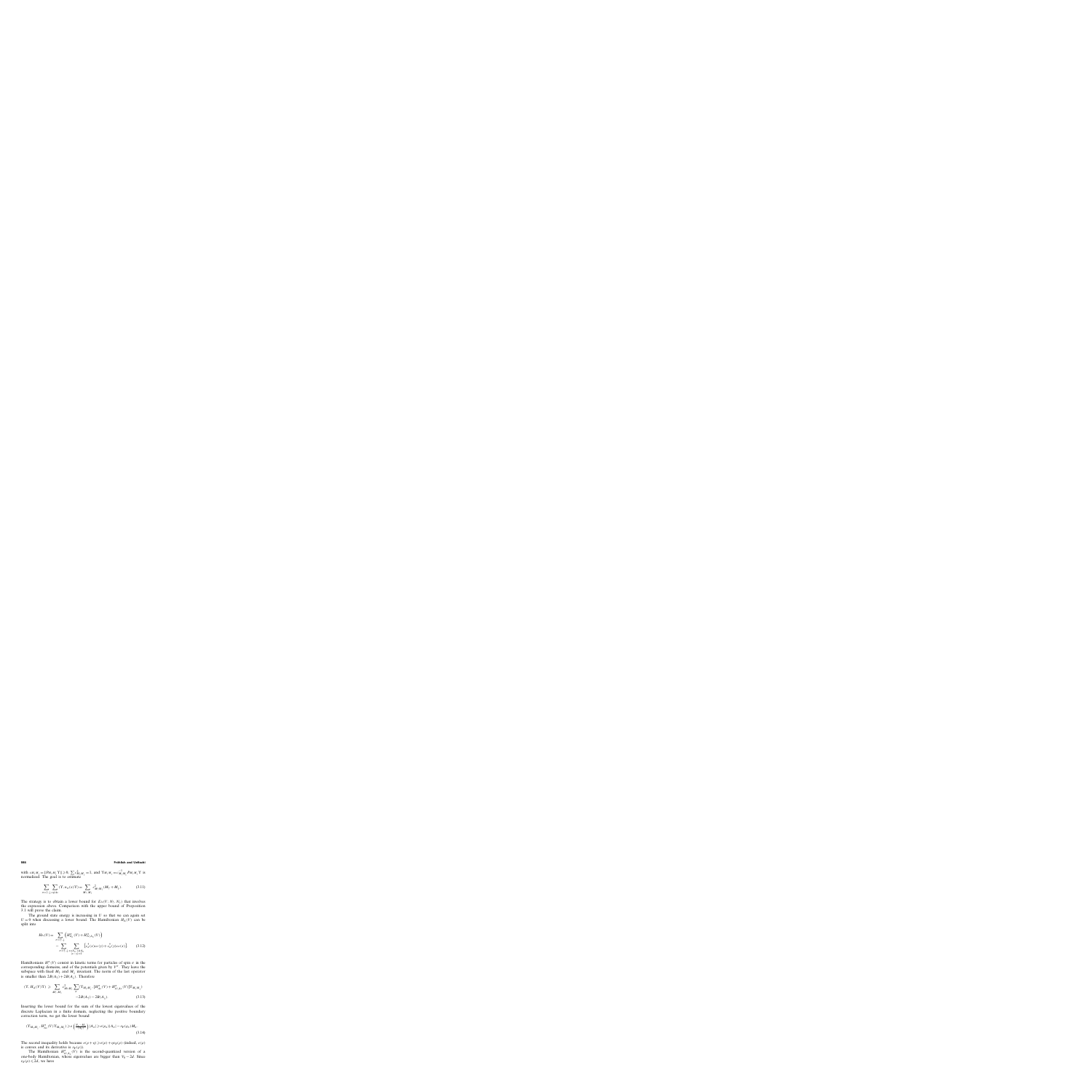$$
(\Upsilon, H_{\Lambda}(V)\Upsilon) \geq \sum_{\sigma=\uparrow,\downarrow} e(\rho_{\sigma})|A_{\sigma}| + (V_0 - 4d)
$$
  
\$\times \sum\_{M\_{\uparrow},M\_{\downarrow}} c\_{M\_{\uparrow}M\_{\downarrow}}^2(M\_{\uparrow} + M\_{\downarrow}) - 2B(A\_{\uparrow}) - 2B(A\_{\downarrow}). \tag{3.15}

The right side must be less than the upper bound for  $E_{\Lambda}(V; N_{\uparrow}, N_{\downarrow})$ stated in Proposition 3.1. Using  $-\frac{e(\rho)}{2d} \leq 1$ , we get Proposition 3.2. П

We turn to the situation where the total number of electrons is specified, but not their spins. Let  $E_{\Lambda}(V;N)$  be the ground state energy of  $H_{\Lambda}(V)$  with N electrons. In the proof of the following proposition we have to assume that the dimension of the system is at least 2.

**Proposition 3.3.** We suppose  $d \ge 2$ . Let V be a magnetic potential and  $N$  be a number, that satisfy

- $A_{\uparrow} \cap A_{\downarrow} = \emptyset$ .
- $V_0 > 2d(\sqrt{d} + 1)$ .
- $N \leqslant |A|$ .

Let  $\rho = \frac{N}{|A|} < 1$ ; then there exists  $\bar{\alpha}(\rho) > 0$  such that

$$
e(\rho)|A| - \frac{e(\rho)}{2d}[B(A_{\uparrow}) + B(A_{\downarrow})] \ge E_{\Lambda}(V;N)
$$
  
\$\ge e(\rho)|A| + (\bar{\alpha}(\rho) - \gamma(V\_0))[B(A\_{\uparrow}) + B(A\_{\downarrow})].

Proof. The upper bound follows from the upper bound of Proposition 3.1 that holds for all U. We can set  $U = 0$  for the lower bound. Because electrons of different spins do not interact, the ground state energy is given by a sum of lowest eigenvalues of the corresponding onebody Hamiltonians for particles of given spin. Let  $N_{\uparrow}$  be the number of spin  $\uparrow$  electrons in the ground state. Taking into account multiplicities, there are  $|A_{\uparrow}|$  available eigenvalues in  $(-2d, 2d)$  for spin  $\uparrow$  electrons, and  $|A_{\downarrow}|$  eigenvalues for spin  $\downarrow$  electrons. Other eigenvalues are larger than  $V_0 - 2d$ . Since  $N \leq |A|$ , we must have  $0 \leq N_\uparrow \leq |A_\uparrow|$  and  $0 \leq N - N_\uparrow \leq |A_\downarrow|$ .

Let us introduce  $\rho = \frac{N}{|A|}$ ,  $\rho' = \frac{N_{\uparrow}}{|A|}$ , and  $\eta = \frac{|A_{\uparrow}|}{|A|}$ . We have  $\rho_{\uparrow} = \frac{\rho'}{\eta}$  and  $\rho_{\downarrow} = \frac{\rho - \rho'}{1 - \eta}$ . Using the lower bound of Proposition 3.1, we obtain

$$
E_{\Lambda}(V;N) \geq \left\{ \eta e(\frac{\rho'}{\eta}) + (1-\eta)e(\frac{\rho-\rho'}{1-\eta}) \right\} |A| + \left[ \alpha(\frac{\rho'}{\eta}) - \gamma(V_0) \right] B(A_{\uparrow}) + \left[ \alpha(\frac{\rho-\rho'}{1-\eta}) - \gamma(V_0) \right] B(A_{\downarrow}). \tag{3.16}
$$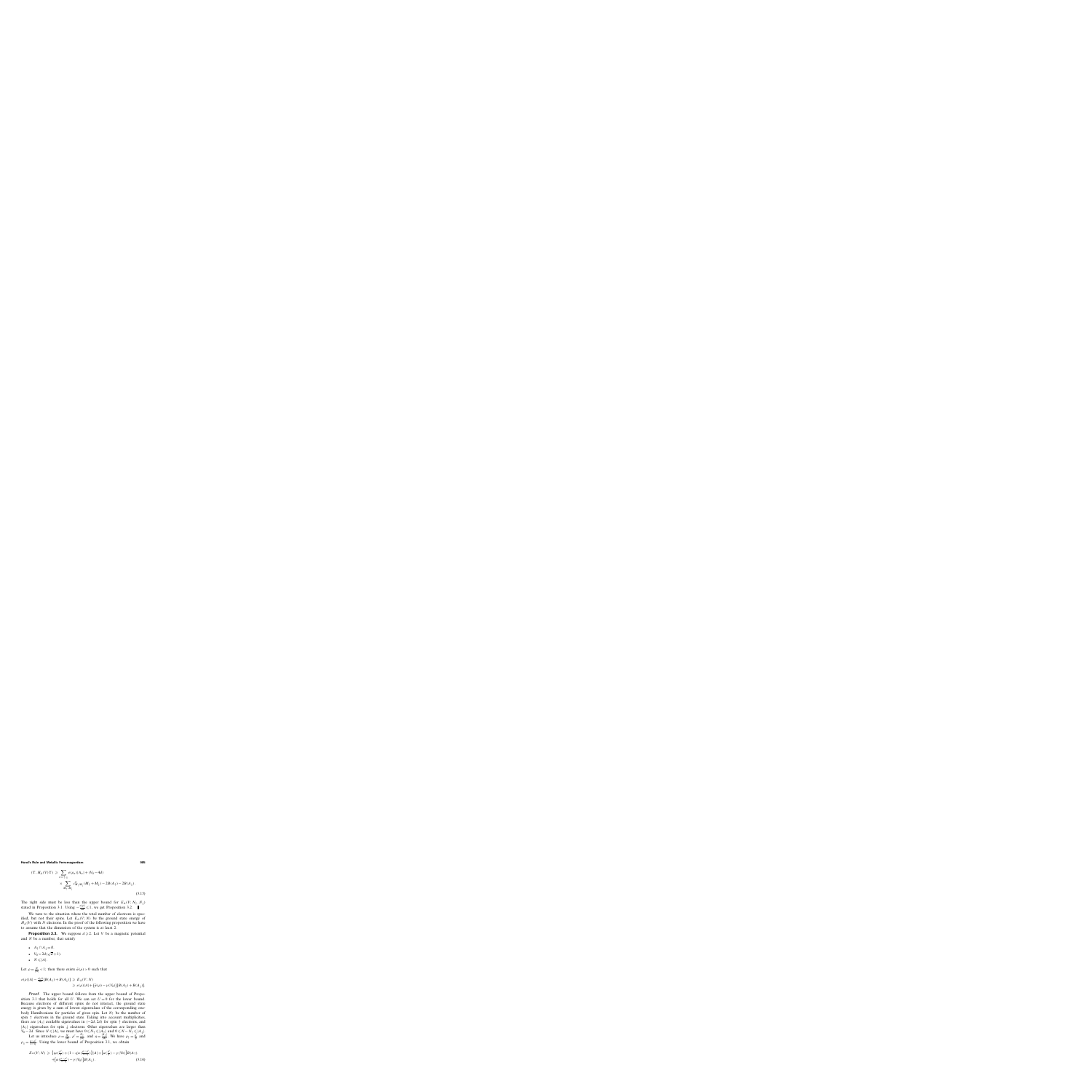#### **986 Fröhlich and Ueltschi**

This bound does not hold for all  $\rho'$ , but it holds when  $\rho'$  corresponds to a ground state. We get a lower bound by minimizing over  $\rho'$ . A difficulty arises, namely that the coefficient of  $B(A<sub>†</sub>)$  or of  $B(A<sub>⊥</sub>)$  could be negative. The term in braces reaches its minimum for  $\frac{\rho'}{\eta} = \frac{\rho - \rho'}{1 - \eta} = \rho$ . Let  $\epsilon$  be such that the minimizer for the whole right side be  $\frac{\rho'}{n} = \rho - \frac{\epsilon}{n}$  (and  $\frac{\rho-\rho'}{1-\eta} = \rho + \frac{\epsilon}{1-\eta}$ ). The fractions  $\frac{\epsilon}{\eta}$  and  $\frac{\epsilon}{1-\eta}$  are small, because  $\alpha$  and  $\gamma$  are small. Hence  $\epsilon$  is small, too. Let  $f(\epsilon)$  denote the term in braces,

$$
f(\epsilon) = \eta e(\rho - \frac{\epsilon}{\eta}) + (1 - \eta)e(\rho + \frac{\epsilon}{1 - \eta}).
$$
\n(3.17)

The second derivative is

$$
f''(\epsilon) = \frac{1}{\eta} \varepsilon_{\rm F}'(\rho - \frac{\epsilon}{\eta}) + \frac{1}{1 - \eta} \varepsilon_{\rm F}'(\rho + \frac{\epsilon}{1 - \eta}).
$$
\n(3.18)

One easily verifies that  $\varepsilon'_F(\rho) \geq c$ , with c strictly positive when  $d \geq 2$ . This implies that

$$
f(\epsilon) \geqslant e(\rho) + \frac{c}{2\eta(1-\eta)}\epsilon^2. \tag{3.19}
$$

Then

$$
E_{\Lambda}(V;N) \geq e(\rho)|A| + \frac{c\epsilon^2}{\eta(1-\eta)}|A| + [\alpha(\rho - \frac{\epsilon}{\eta}) - \gamma(V_0)]B(A_{\uparrow})
$$
  
 
$$
+ [\alpha(\rho + \frac{\epsilon}{1-\eta}) - \gamma(V_0)]B(A_{\downarrow}). \tag{3.20}
$$

The right side should be  $e(\rho)|A|+\bar{\alpha}[B(A_{\uparrow})+B(A_{\downarrow})]$ . We must show that the brackets are strictly positive, depending on  $\rho$  and  $V_0$ , but uniformly in η. Four situations need to be carefully investigated: (1) if  $ρ$  is small and  $\frac{1}{\sqrt{7}}$  > 0 is of the order of  $\rho$ ; (2) if  $\rho$  is small and  $\frac{\epsilon}{1-\eta}$  < 0 is of the order of  $\frac{p}{\rho}$ ; (3) if  $\rho$  is close to 1 and  $\frac{\epsilon}{n} < 0$  is of the order of 1 -  $\rho$ ; and (4) if  $\rho$  is close to 1 and  $\frac{\epsilon}{1-\eta} > 0$  is of the order of  $\rho$ . These four cases are similar, so it is enough to consider case (1). The factor in front of  $B(A)$  is bounded away from 0 because  $\rho + \frac{\epsilon}{1-\eta}$  is bounded away from 0 and 1 (uniformly in η), so that  $\alpha(\rho + \frac{\epsilon}{1-\eta}) > 0$  (uniformly in η). We can assume that  $\frac{\epsilon}{\eta} > \frac{\rho}{2}$  (the bound is uniform in  $\eta$  otherwise), and we consider the factor in front of  $B(A<sub>†</sub>)$ . We take advantage of the second term in |A|, observing that

$$
\frac{c\epsilon^2}{\eta(1-\eta)}|A| > \frac{c}{1-\eta} \left(\frac{\rho}{2}\right)^2 \eta |A|.\tag{3.21}
$$

Now  $\eta |A| = |A_{\uparrow}| \ge \frac{1}{2d} B(A_{\uparrow})$ , and we see that the factor in front of  $B(A_{\uparrow})$ is uniformly bounded away from zero as  $\eta \rightarrow 0$ .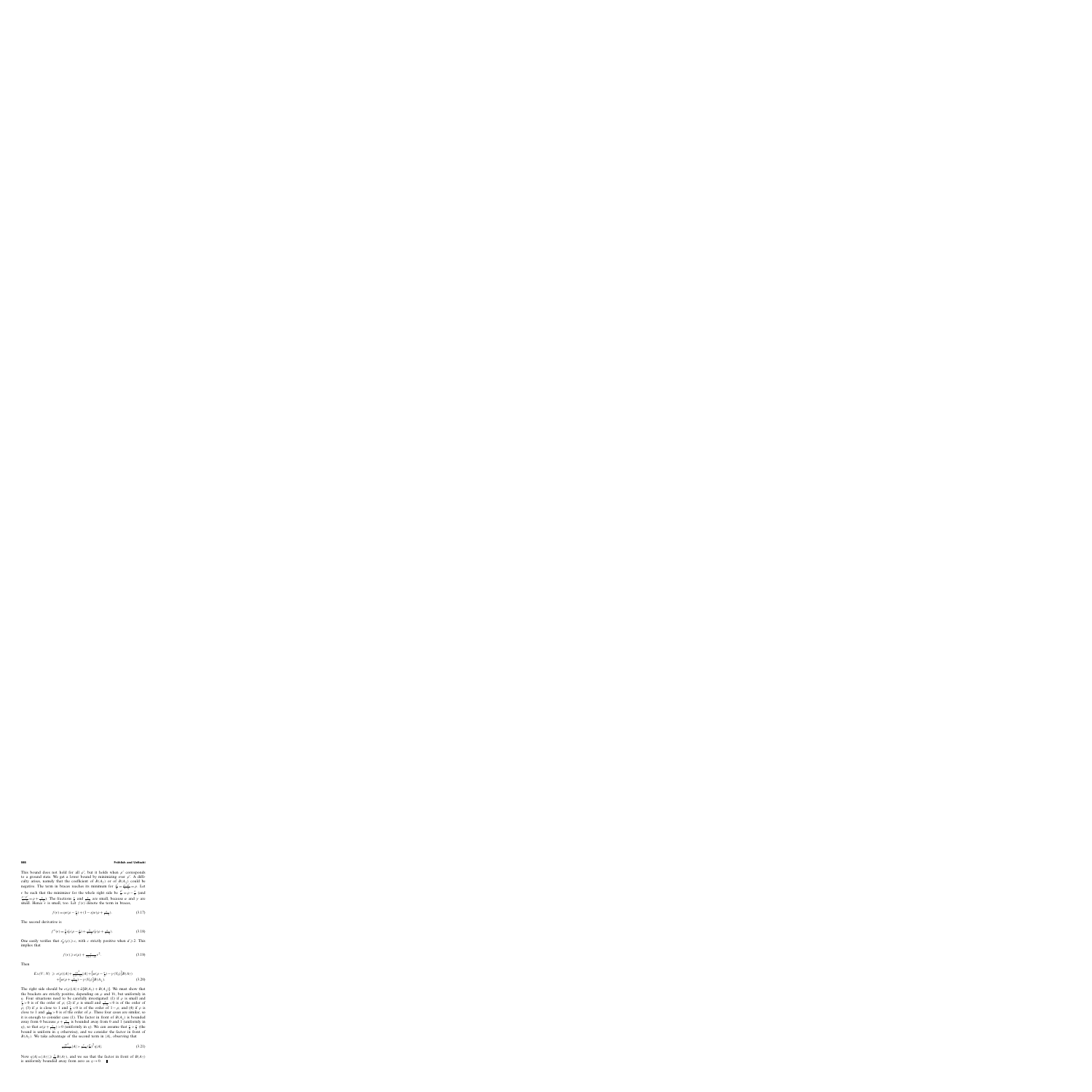### **4. THE ISING APPROXIMATION**

In this section we prove Theorem 2.1. Heavy electrons are static and they can be treated classically. Their state is represented by a classical spin configuration  $s_{\Lambda} \in \{0, \uparrow, \downarrow, 2\}^{\Lambda}$ , and the model (2.8) corresponds to a Hamiltonian,  $H_{\Lambda}(s_{\Lambda})$ , acting on  $\mathcal{F}_{\Lambda}$ . The expression for  $H_{\Lambda}(s_{\Lambda})$  is given by Eq. (2.8), with the understanding that the operators  $c_{1\sigma}^{\dagger}(x)$ ,  $c_{1\sigma}(x)$  act on  $\mathcal{F}_{\Lambda}$  (instead of  $\mathcal{F}_{\Lambda} \otimes \mathcal{F}_{\Lambda}$ ), and the operators  $n_{2\sigma}(x)$  are replaced by numbers as follows:

$$
n_{2\uparrow}(x) \mapsto \begin{cases} 1 & \text{if } s_x = \uparrow \\ 0 & \text{if } s_x = \downarrow, \end{cases}
$$

$$
n_{2\downarrow}(x) \mapsto \begin{cases} 0 & \text{if } s_x = \uparrow \\ 1 & \text{if } s_x = \downarrow. \end{cases}
$$

Thus  $H_{\Lambda}(s_{\Lambda})$  is a Hubbard Hamiltonian with an external potential (or "field") given by  $s_A$ . It is convenient to add a constant  $\frac{J}{4} - U_{12}$  to the energy so that the potential is non-negative. For given  $s_{\Lambda}$  we define the potential  $V^{\uparrow}$  by

$$
V_x^{\uparrow} = \begin{cases} 0 & \text{if } s_x = \uparrow \\ \frac{J}{2} & \text{if } s_x = \downarrow \\ \frac{J}{4} - U_{12} & \text{if } s_x = 0 \\ \frac{J}{4} + U_{12} & \text{if } s_x = 2. \end{cases}
$$
(4.1)

Next, we define  $V^{\downarrow}$  in the same way, by flipping the spins. With  $N_1 =$  $\rho_1|\Lambda|$ , the Hamiltonian for the Ising–Hubbard model can be expressed using the Hamiltonian  $H_{\Lambda}(V)$  defined in Eq. (3.1), namely

$$
H_{\Lambda}(s_{\Lambda}) + (\frac{J}{4} - U_{12})N_1 = H_{\Lambda}(V) + U_2 \sum_{x \in \Lambda} \delta_{s_x,2}.
$$
 (4.2)

The strategy of our proof of Theorem 2.1 is as follows:

• A state where all electrons have spin  $\uparrow$  gives us an upper bound for the ground state energy (Eq. (4.3)).

• We derive a lower bound for the ground state energy that involves "classical excitations" of  $s_A$  — regions where heavy particles do not have parallel spins. See Proposition 4.1.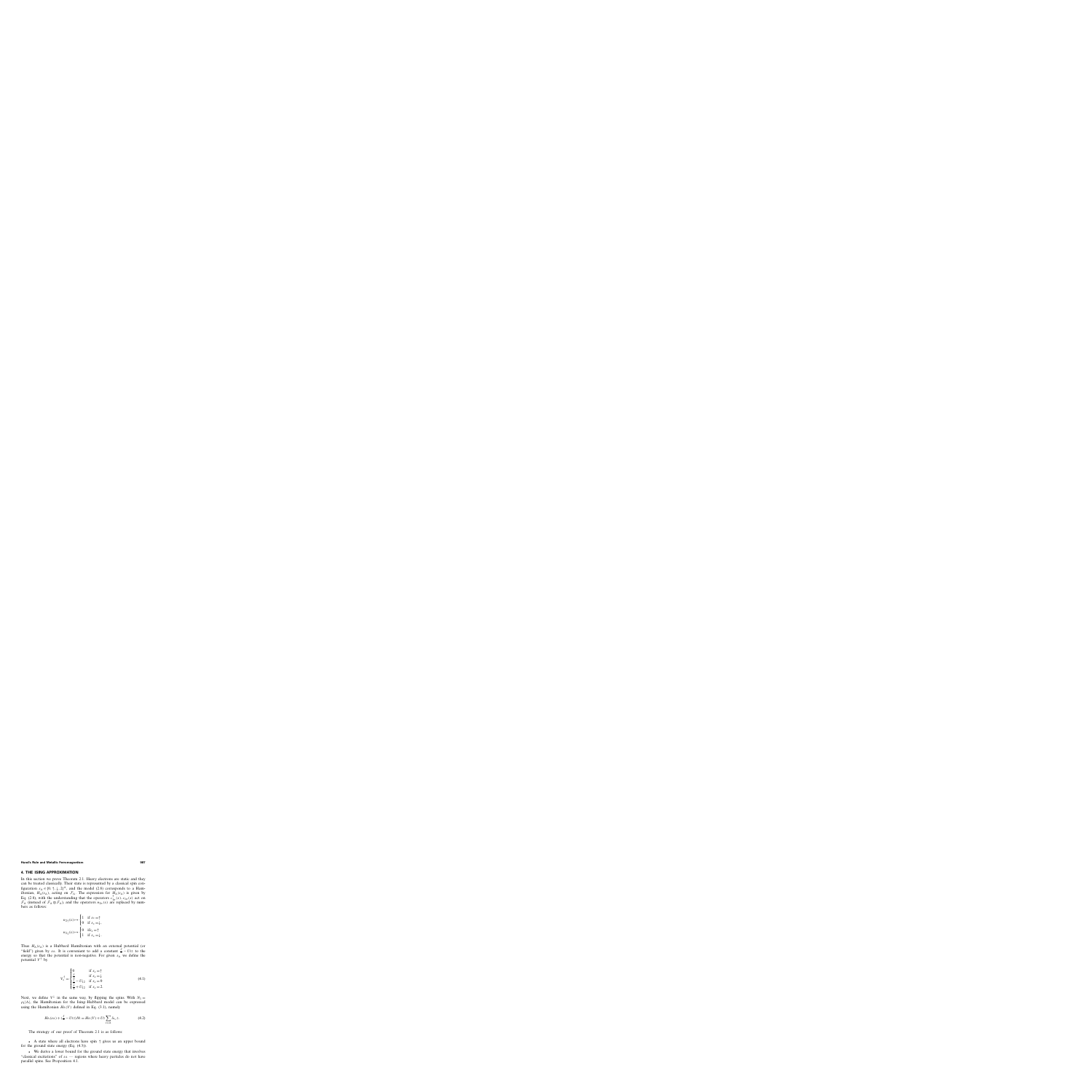• By combining the upper and lower bounds for the ground state energy, we find that any ground state configuration necessarily has only few excitations (see Eq. (4.5)). This suffices to prove Theorem 2.1.

Let  $E(s_{\Lambda}; \rho_1)$  denote the ground state energy of Eq. (4.2), and let  $N_2$ be the number of heavy electrons in  $s_A$ . A candidate for the ground state is a purely ferromagnetic state, where all particles have spin ↑. Heavy electrons occupy a domain  $A_{\uparrow}$  with  $|A_{\uparrow}| = N_2$ , and they are described by the configuration  $s_x = \uparrow$  for all  $x \in A_{\uparrow}$ . Light electrons also have spin  $\uparrow$ ; electrons of identical spins do not interact, so that the ground state is given by the  $\rho_1|\Lambda|$  lowest eigenstates of the hopping matrix in  $\Lambda$ . By the upper bound in Proposition 3.1, we have that

$$
\min_{s_{\Lambda}} E(s_{\Lambda}; \rho_1) \leqslant e(\frac{\rho_1}{\rho_2})N_2 + 4dN_2^{1-\frac{1}{d}}.
$$
\n(4.3)

The ratio  $\frac{\rho_1}{\rho_2} = \frac{N_1}{N_2}$  represents the effective density of light electrons when they all reside in  $A_{\uparrow}$ . The second term on the right side is an upper bound for the boundary contribution to the energy of an optimal domain with  $N_2$  sites.

Next, we turn to a lower bound. It is useful to introduce

$$
\xi(\rho) = \rho \varepsilon_{\mathcal{F}}(\rho) - e(\rho). \tag{4.4}
$$

Notice that  $0 \le \xi(\rho) \le 2d$ , and  $\xi'(\rho) = \rho \varepsilon'_F(\rho) > 0$  so that  $\xi(\rho)$  is increasing. Recall the definition (3.2) for sets  $A_{\uparrow}$  and  $A_{\downarrow}$  that are determined by the potential  $(4.1)$ . Notice that A is the set of sites occupied by exactly one heavy particle, and that  $A_{\uparrow} \cap A_{\downarrow} = \emptyset$ .

**Proposition 4.1.** For  $0 < \rho_1 < \rho_2 \le 1$ , there exist  $J_0 < \infty$  and  $\tilde{\alpha} > 0$ <br>a independent of A) such that if  $\tilde{J} = I/\alpha > I_0$ , we have that (both independent of  $\Lambda$ ) such that if  $\frac{7}{4} - U_{12} > J_0$ , we have that

$$
E(s_{\Lambda};\rho_1) \geqslant e(\tfrac{\rho_1}{\rho_2})N_2 + \left[\xi(\tfrac{\rho_1}{\rho_2}) + \frac{1}{2}U_2\right](N_2 - |A|) + \widetilde{\alpha}\left[B(A_{\uparrow}) + B(A_{\downarrow})\right],
$$

for arbitrary  $s_{\Lambda}$ .

**Remark.** A similar bound can be proven when  $0 < \rho_1 < 2 - \rho_2 \le 1$ .

One main consequence of Proposition 4.1 can be obtained by combining it with the upper bound Eq. (4.3). We get

$$
\begin{cases} |A| \ge N_2 (1 - \text{const} \cdot N_2^{-1/d}) \\ B(A_{\uparrow}) + B(A_{\downarrow}) \le \text{const} \cdot N_2^{1 - \frac{1}{d}} \end{cases}
$$
(4.5)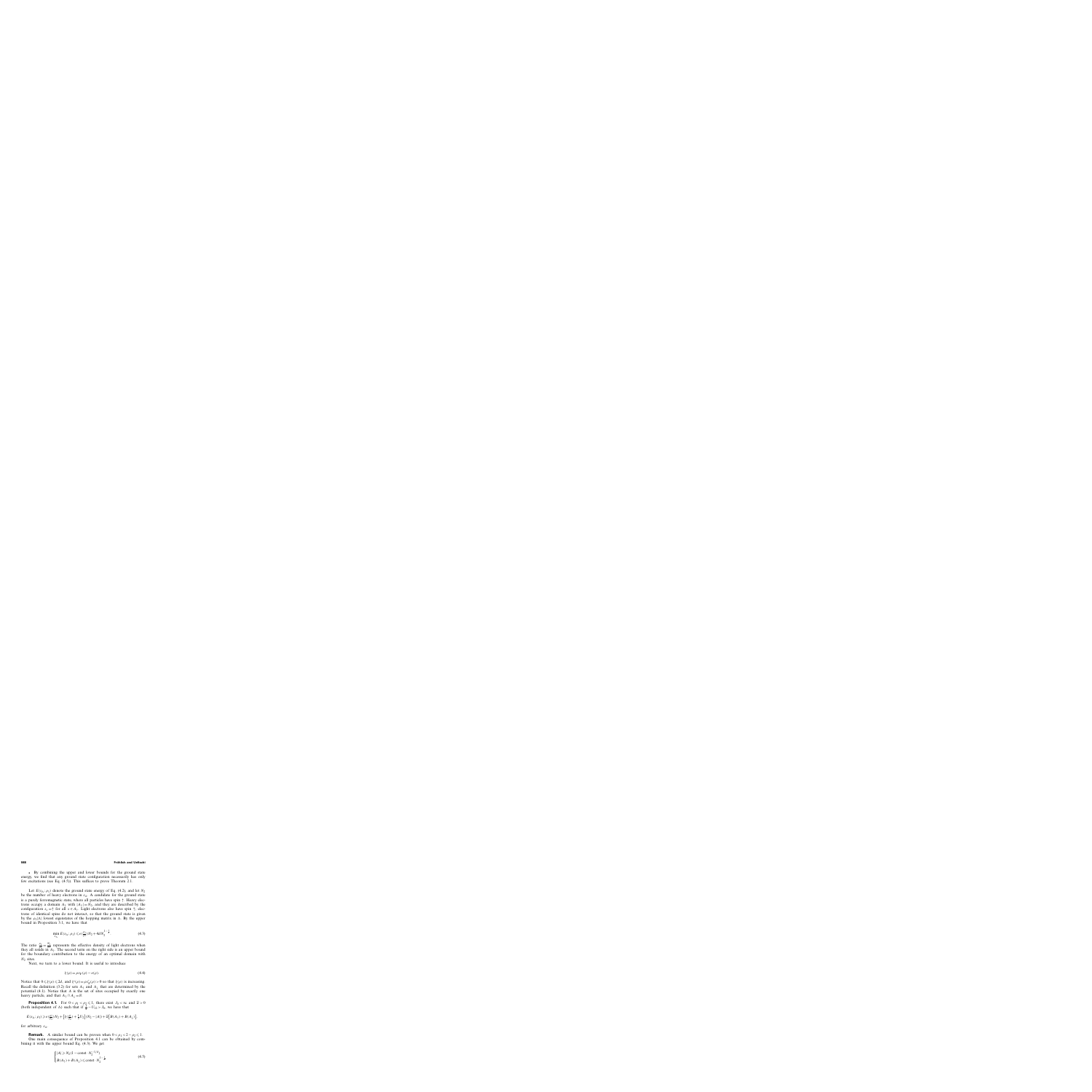for constants that are uniform in the size of the system. These inequalities imply Theorem 2.1, as is shown below.

**Proof of Proposition 4.1.** We observe that  $\sum_{x} \delta_{s_x,2} = \frac{1}{2}(N_2 - |A|)$ yielding the term involving  $U_2$ . To alleviate our notation we suppose now that  $U_2 = 0$ . Let  $\zeta > 0$  be a small number; we first consider configurations such that  $\frac{N_1}{|A|} \leq 1 - \zeta$ . Proposition 3.3 gives

$$
E(s_{\Lambda}; \rho_1) \geq e\left(\frac{N_1}{|A|}\right)|A| + \left(\bar{\alpha}\left(\frac{N_1}{|A|}\right) - \gamma\left(\frac{J}{4} - U_{12}\right)\right)[B(A_{\uparrow}) + B(A_{\downarrow})]. \tag{4.6}
$$

The function  $ve(\frac{\rho}{v})$  is convex in  $v$ , and its derivative with respect to v is equal to  $-\xi(\frac{\rho}{v})$ . Therefore

$$
e\left(\frac{N_1}{|A|}\right)|A| = e\left(\frac{\rho_1}{\rho_2}\frac{N_2}{|A|}\right)\frac{|A|}{N_2}N_2 \ge e\left(\frac{\rho_1}{\rho_2}\right)N_2 + \xi\left(\frac{\rho_1}{\rho_2}\right)(N_2 - |A|). \tag{4.7}
$$

Since  $\frac{N_1}{|A|} < 1 - \zeta$  the function  $\bar{\alpha} \left( \frac{N_1}{|A|} \right)$  is uniformly bounded away from zero, and we obtain a strictly positive  $\alpha'$ , provided  $\frac{J}{4} - U_{12}$  is large enough (see Proposition 3.1).

We now consider configurations such that  $1 - \zeta < \frac{N_1}{|A|} \leq 1$ . Equation (4.6) is still valid but  $\bar{\alpha} \left( \frac{N_1}{|A|} \right)$  may be very small and we ignore it; it is positive. Convexity of  $e(\rho)$  yields

$$
e\left(\frac{N_1}{|A|}\right) \geqslant e(1) + \left(\frac{N_1}{|A|} - 1\right)\varepsilon_{\mathcal{F}}(1) \geqslant -2d\zeta. \tag{4.8}
$$

We have used that  $e(1)=0$  and  $\varepsilon_F(1)=2d$ . Because  $B(A_\uparrow)+B(A_\downarrow)\leq 2d|A|$ , we obtain from Eq. (4.6)

$$
E(s_{\Lambda};\rho_1) \geq -2d\big[\zeta + \gamma(\frac{J}{4} - U_{12}) + \widetilde{\alpha}\big]|A| + \widetilde{\alpha}\big[B(A_{\uparrow}) + B(A_{\downarrow})\big].\tag{4.9}
$$

In order to complete the proof of Proposition 4.1, we need to check that

$$
-2d[\zeta + \gamma(\frac{J}{4} - U_{12}) + \widetilde{\alpha}]|A| \ge e(\frac{\rho_1}{\rho_2})N_2 + \xi(\frac{\rho_1}{\rho_2})(N_2 - |A|). \tag{4.10}
$$

We have that  $N_2 - |A| = N_2[1 - \frac{\rho_1}{\rho_2}]$  $\frac{|A|}{N_1}$ ] = N<sub>2</sub>[1 −  $\frac{\rho_1}{\rho_2}$  + O(ζ)]. As |A| ≤ N<sub>2</sub> and because the term in brackets can be arbitrary small (depending on  $\rho_1$ ,  $\rho_2$ ), it is enough to check that

$$
0 > e\left(\frac{\rho_1}{\rho_2}\right) + \xi\left(\frac{\rho_1}{\rho_2}\right)\left(1 - \frac{\rho_1}{\rho_2}\right). \tag{4.11}
$$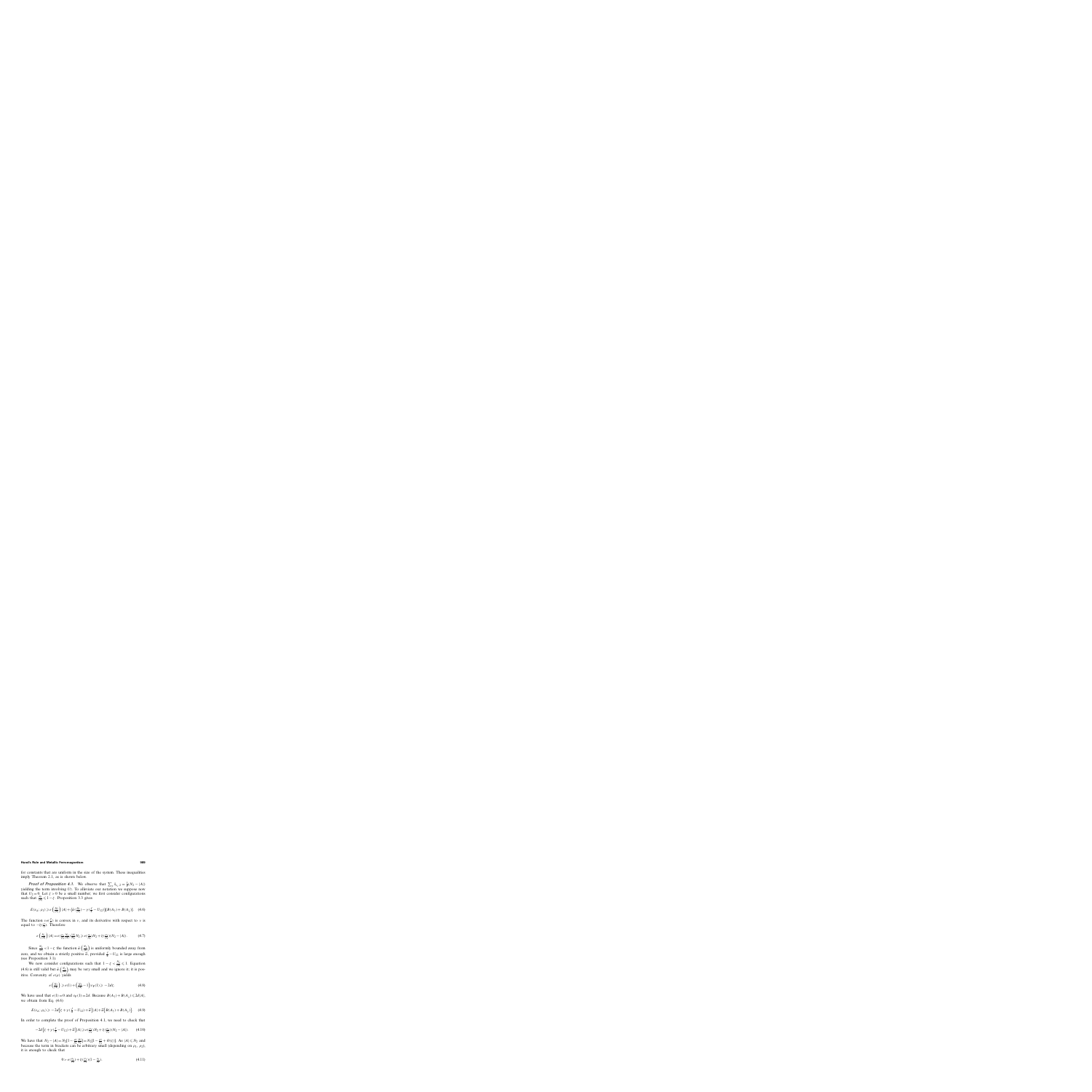Using the definition (4.4) of  $\xi$ , the condition can be reduced to  $\xi(\rho)$  –  $\varepsilon_F(\rho) > 0$  for  $0 < \rho < 1$ . This is easy to verify, as this function is strictly decreasing and  $\xi(1)-\varepsilon_F(1)=0$ .

Finally, the case where  $N_1 > |A|$  is easy because we can use Proposition 4.1 for the lowest |A| eigenvalues, and remaining eigenvalues are larger than  $\frac{J}{4} - U_{12} - 2d \ge 0$ .  $\blacksquare$ 

Proof of Theorem 2.1. We have established inequalities (4.5) that show that ground state configurations of heavy electrons consist of large domains with one particle of spin  $\uparrow$  at each site, large domains with one particle of spin  $\downarrow$ , or domains void of particles. Boundaries of these domains are "sparse". Recall that definition (2.7) of the magnetization  $m_{\Lambda,\Lambda'}$  involves an average over translates of  $\Lambda'$ . It is enough to restrict to boxes that are fully in  $A_{\uparrow}$  or in  $A_{\downarrow}$ . Indeed, few boxes are intersecting their boundaries, and there are virtually no electrons outside of A.

It is clear that  $m_{\Lambda,\Lambda'}^{(3)} \leq \frac{\rho_1+\rho_2}{2}$  for all states with densities  $\rho_1$  and  $\rho_2$ of light and heavy electrons, so that it suffices to establish the converse<br>inequality. The definition of  $m_{\Lambda,\Lambda'}^{(3)}$  involves a sum over translates of  $\Lambda'$ that are inside  $\Lambda$ . All terms are positive, so we get a lower bound by restricting the sum to translates that are contained in either  $A_{\uparrow}$  or  $A_{\downarrow}$ :

$$
\sum_{x:\Lambda'+x\subset\Lambda} |(\Upsilon, M^{(3)}_{\Lambda'+x}\Upsilon)| \geqslant \sum_{x:\Lambda'+x\subset A_{\uparrow}} (\Upsilon, M^{(3)}_{\Lambda'+x}\Upsilon) - \sum_{x:\Lambda'+x\subset A_{\downarrow}} (\Upsilon, M^{(3)}_{\Lambda'+x}\Upsilon).
$$
\n(4.12)

Let us recall the definition of  $M_{\Lambda'}^{(3)}$ :

$$
M_{\Lambda'}^{(3)} = \sum_{x \in \Lambda'} M^{(3)}(x),\tag{4.13}
$$

with

$$
M^{(3)}(x) = \frac{1}{2} \sum_{a=1,2} \left( n_{a\uparrow}(x) - n_{a\downarrow}(x) \right). \tag{4.14}
$$

Since  $||M^{(3)}(x)|| \le 1$ , we have from Eq. (4.12)

$$
\sum_{x:\Lambda'+x\subset\Lambda} (\Upsilon, |M_{\Lambda'+x}^{(3)}|\Upsilon) \ge \sum_{x\in A_{\uparrow}} (\Upsilon, M^{(3)}(x)\Upsilon) - \sum_{x\in A_{\downarrow}} (\Upsilon, M^{(3)}(x)\Upsilon) - |\Lambda'| [B(A_{\uparrow}) + B(A_{\downarrow})].
$$
\n(4.15)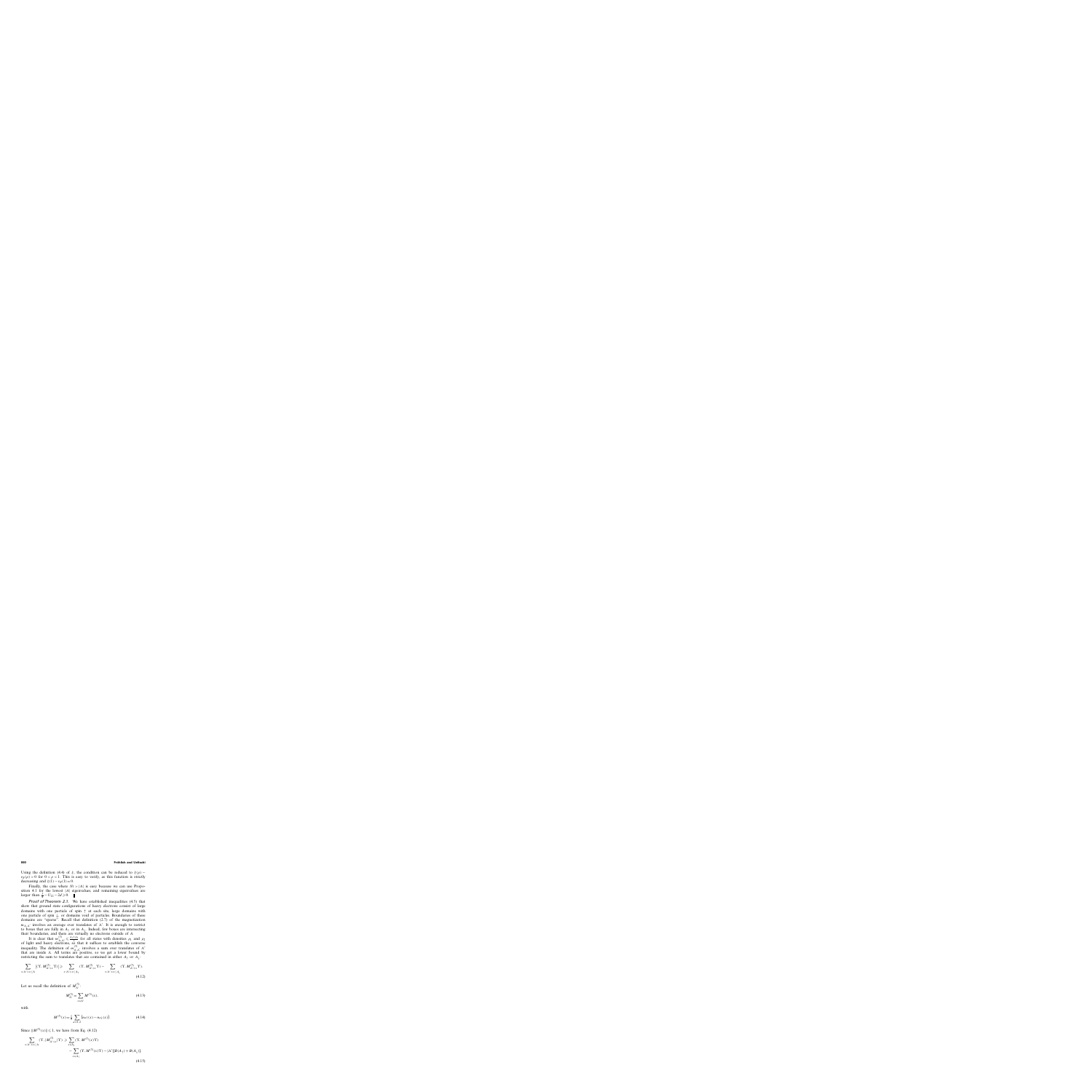Let 
$$
N_{1\uparrow} = \sum_{x \in \Lambda} (\Upsilon, n_{1\uparrow}(x)\Upsilon)
$$
; then  
\n
$$
\sum_{x \in A_{\uparrow}} (\Upsilon, M^{(3)}(x)\Upsilon) = \frac{1}{2}|A_{\uparrow}| + \frac{1}{2}N_{1\uparrow} - \sum_{x \notin A_{\uparrow}} (\Upsilon, n_{1\uparrow}(x)\Upsilon).
$$
 (4.16)

The latter term is less than  $\frac{3}{4}$ -U<sub>12</sub>-4d  $B(A_+)$  by Proposition 3.2. The same argument applies to spin  $\downarrow$  electrons. Using inequalities (4.5), we see that  $m_{\Lambda,\Lambda'}$  is larger than  $\frac{1}{2}\rho_2+\frac{1}{2}\rho_1$ , up to a term of order  $|\Lambda|^{-1/d}$  (it depends on  $\Lambda'$ ). This term vanishes in the limit  $\Lambda \nearrow \mathbb{Z}^d$ .

#### **5. THE ASYMMETRIC HUND–HUBBARD MODEL**

We now turn to the proof of Theorem 2.2. The asymmetric Hund–Hubbard model (2.9) can be expressed as a perturbation of the Ising–Hubbard model (2.8). Namely, with  $t_1 = 1$ ,

$$
H_{\Lambda}^{\text{aHH}} = H_{\Lambda}^{\text{IH}} - t_2 \sum_{\sigma = \uparrow, \downarrow} \sum_{\substack{x, y \in \Lambda \\ |x - y| = 1}} c_{2\sigma}^{\dagger}(x) c_{2\sigma}(y)
$$

$$
- J^{\perp} \sum_{x \in \Lambda} [S_1^{(1)}(x) S_2^{(1)}(x) + S_1^{(2)}(x) S_2^{(2)}(x)]. \tag{5.1}
$$

In the previous section we showed that any ground state configuration of the Ising–Hubbard model satisfies inequalities Eq. (4.5). Heavy electrons are now quantum particles and a classical configuration cannot be an eigenstate. We can extend Eq. (4.5) by expanding the ground state in the basis of configurations of heavy particles, and show that Eq. (4.5) holds in average. Namely, we denote by  $\Phi(s_\Lambda) \in \mathcal{F}_\Lambda$  the normalized state of heavy electrons in the configuration  $s_{\Lambda}$ . Clearly,  $(\Phi(s_{\Lambda}))$  is a basis of  $\mathcal{F}_{\Lambda}$ . Any state  $\Upsilon \in \mathcal{F}_{\Lambda} \otimes \mathcal{F}_{\Lambda}$  has a unique decomposition as

$$
\Upsilon = \sum_{s_{\Lambda}} c(s_{\Lambda}) \Psi(s_{\Lambda}) \otimes \Phi(s_{\Lambda}), \qquad (5.2)
$$

where  $c(s_\Lambda) \geq 0$  satisfies  $\sum_{s_\Lambda} c^2(s_\Lambda) = 1$ , and  $\Psi(s_\Lambda)$  is *some* normalized state that represents the light particles. Notice the asymmetry in notation:  $\Psi(s_\Lambda)$  is indexed by  $s_\Lambda$ , but the configuration of spins of light particles may be very different from the configuration  $s_{\Lambda}$ , in general. In particular,  $\Psi(s_\Lambda)$  describes a state with  $N_1$  particles, while  $\Phi(s_\Lambda)$  has  $N_2$  particles. Let  $X(s_{\Lambda})$  denote the number of "excitations" of  $s_{\Lambda}$ ; namely,

$$
X(s_{\Lambda}) = (N_2 - |A|) + B(A_{\uparrow}) + B(A_{\downarrow}).
$$
\n(5.3)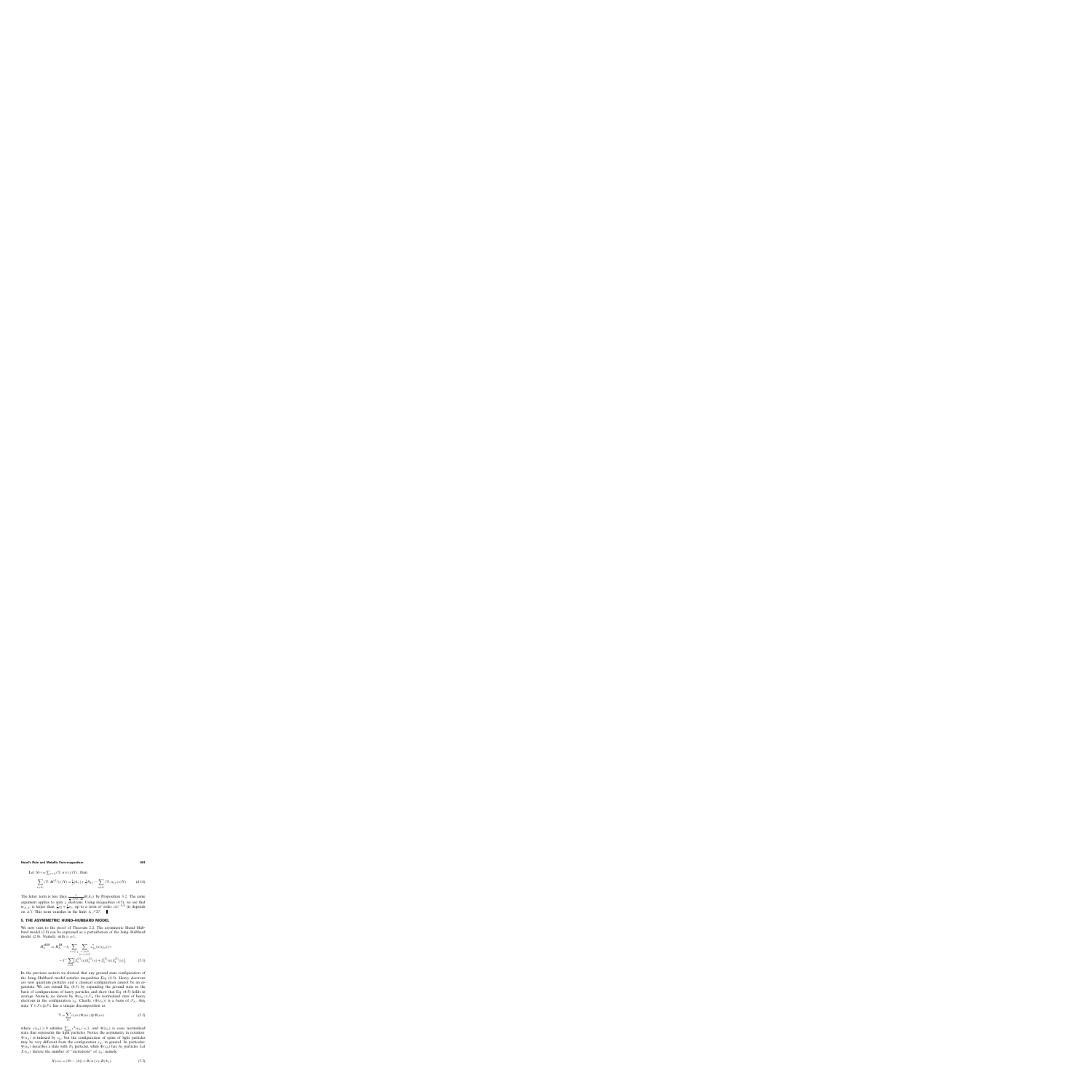The extension of Eq. (4.5) is as follows.

**Proposition 5.1.** Let  $d \ge 2$ , and  $0 < \rho_1 < \rho_2 \le 1$ . There are constants  $J_0 < \infty$  and  $\gamma > 0$  such that if  $\frac{J}{4} - U_{12} > J_0$  and  $t_2$ ,  $J^{\perp} < \gamma$ , and if  $c(s_\Lambda)$  are the coefficients defined in Eq. (5.2) for a ground state of  $H<sub>A</sub><sup>aHH</sup>$ , we have

$$
\sum_{s_{\Lambda}} c^2(s_{\Lambda}) X(s_{\Lambda}) \leqslant \text{const} \cdot N_2^{1-\frac{1}{d}},
$$

for a constant that is independent of  $\Lambda$ .

**Proof.** We again define V by Eq. (4.1) and  $H_{\Lambda}(V)$  by Eq. (4.2).  $U_2$ plays no rôle here, just as in Section 4; so we set it to 0 from now on. By the variational principle we find an upper bound for the ground state energy by considering a state where all electrons have spin  $\uparrow$ . Heavy electrons are packed together and light ones are in appropriate delocalized wave functions with support on  $A_{\uparrow}$ . Neither the  $t_2$  term nor the  $J^{\perp}$  term contributes to the energy of this state, and Eq. (4.3) therefore continues to be an upper bound for the ground state energy.

The goal is now to find a lower bound with the same bulk term as in the equation above, plus a correction that involves the average of  $X(s_\Lambda)$ . For  $\Upsilon$  expanded as in (5.2), we have

$$
(\Upsilon, H_{\Lambda}^{aHH}\Upsilon) + (\frac{J}{4} - U_{12})N_1 = \sum_{s_{\Lambda}} c^2(s_{\Lambda}) \Big( \Psi(s_{\Lambda}), H_{\Lambda}(V)\Psi(s_{\Lambda}) \Big)
$$
  
\n
$$
- t_2 \sum_{s_{\Lambda}, s'_{\Lambda}} \sum_{\sigma = \uparrow, \downarrow} \sum_{\substack{x, y \in \Lambda \\ |x - y| = 1}} c(s_{\Lambda}) c(s'_{\Lambda}) \Big( \Psi(s_{\Lambda}), \Psi(s'_{\Lambda}) \Big)
$$
  
\n
$$
\times \Big( \Phi(s_{\Lambda}), c^{\dagger}_{2\sigma}(x) c_{2\sigma}(y) \Phi(s'_{\Lambda}) \Big)
$$
  
\n
$$
- J^{\perp} \sum_{s_{\Lambda}, s'_{\Lambda}} \sum_{x \in \Lambda} c(s_{\Lambda}) c(s'_{\Lambda}) \Big( \Psi(s_{\Lambda}) \otimes \Phi(s_{\Lambda}),
$$
  
\n
$$
\Big[ S_1^{(1)}(x) S_2^{(1)}(x) + S_1^{(2)}(x) S_2^{(2)}(x) \Big] \Psi(s'_{\Lambda}) \otimes \Phi(s'_{\Lambda}) \Big).
$$
\n(5.4)

The first term involves the same  $H_{\Lambda}(V)$  that appears in Eq. (4.2); this gives us the right bulk contribution. The other two terms are actually irrelevant and it is enough to find estimates.

We observe that the second term on the right side of Eq.  $(5.4)$  is less than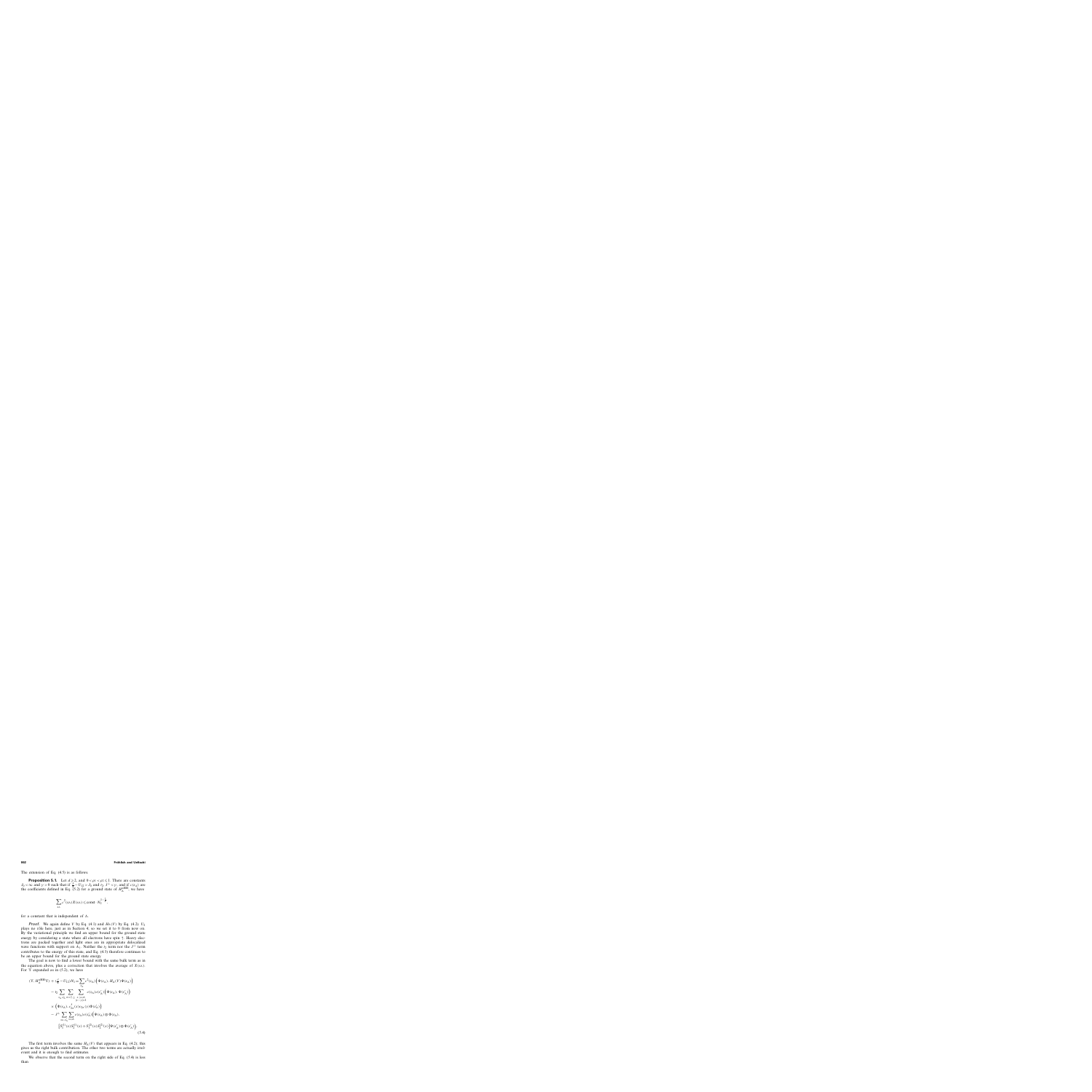$$
t_2 \sum_{s_{\Lambda}, s_{\Lambda}'} c(s_{\Lambda}) c(s_{\Lambda}') \leq t_2 \Big( \sum_{s_{\Lambda}, s_{\Lambda}'} c^2(s_{\Lambda}) \Big)^{1/2} \Big( \sum_{s_{\Lambda}, s_{\Lambda}'} c^2(s_{\Lambda}') \Big)^{1/2} = t_2 \sum_{s_{\Lambda}, s_{\Lambda}'} c^2(s_{\Lambda}).
$$
\n(5.5)

Primed sums are over configurations that are identical except for a heavy electron moved to a neighboring site. Given  $s_{\Lambda}$ , there are less than  $2d(N_2 - |A|) + B(A_\uparrow) + B(A_\downarrow)$  such configurations  $s'_\Lambda$  (recall that  $\frac{1}{2}(N_2 -$ |A|) is the number of sites that are occupied by two heavy electrons). It follows that Eq. (5.5) is smaller than  $2dt_2 \sum_{s_A} c^2(s_A) X(s_A)$  (and it is larger than the negative of this expression).

The third term of the right side of Eq. (5.4) can be treated in the same spirit. It is necessary to cast the perpendicular Hund interactions in a form that shows that their contribution is no more than the boundary between domains of identical spins. We therefore introduce standard operators  $S_a^{(+)}(x)$ ,  $S_a^{(-)}(x)$ , by

$$
S_a^{(+)}(x) = S_a^{(1)}(x) + iS_a^{(2)}(x),
$$
  
\n
$$
S_a^{(-)}(x) = S_a^{(1)}(x) - iS_a^{(2)}(x).
$$
\n(5.6)

Perpendicular spin interactions become

$$
S_1^{(1)}(x)S_2^{(1)}(x) + S_1^{(2)}(x)S_2^{(2)}(x) = \frac{1}{2} \left[ S_1^{(+)}(x)S_2^{(-)}(x) + S_1^{(-)}(x)S_2^{(+)}(x) \right].
$$
\n(5.7)

Let  $x \in A$ , and  $s_{\Lambda}^{x}$  be the configuration obtained from  $s_{\Lambda}$  by flipping the spin at x. The third term of Eq.  $(5.4)$  is equal to

$$
-\frac{1}{2}J^{\perp}\sum_{s_{\Lambda}}\sum_{x\in A}c(s_{\Lambda})c(s_{\Lambda}^{x})\Big(\Psi(s_{\Lambda}),S_{1}^{(\#)}(x)\Psi(s_{\Lambda}^{x})\Big),\tag{5.8}
$$

with  $\# =$ "+" if  $s_x = \downarrow$ , and  $\# =$ "-" if  $s_x = \uparrow$ . Since  $S_1^{(+)}(x) = c_{1\uparrow}^{+}(x)c_{1\downarrow}(x)$ , the Schwarz inequality yields the bound

$$
\left| \left( \Psi(s_{\Lambda}), S_{1}^{(+)}(x) \Psi(s_{\Lambda}^{x}) \right) \right| \leq \left( \Psi(s_{\Lambda}), n_{1\uparrow}(x) \Psi(s_{\Lambda}) \right)^{1/2} \left( \Psi(s_{\Lambda}^{x}), n_{1\downarrow}(x) \Psi(s_{\Lambda}^{x}) \right)^{1/2}.
$$
\n(5.9)

A similar inequality holds when  $S_1^{(+)}(x)$  is replaced with  $S_1^{(-)}(x)$ ; one should simply interchange  $n_{1\uparrow}(x)$  and  $n_{1\downarrow}(x)$  on the right side. Then echoing Eq. (5.5), the absolute value of Eq. (5.8) is found to be smaller than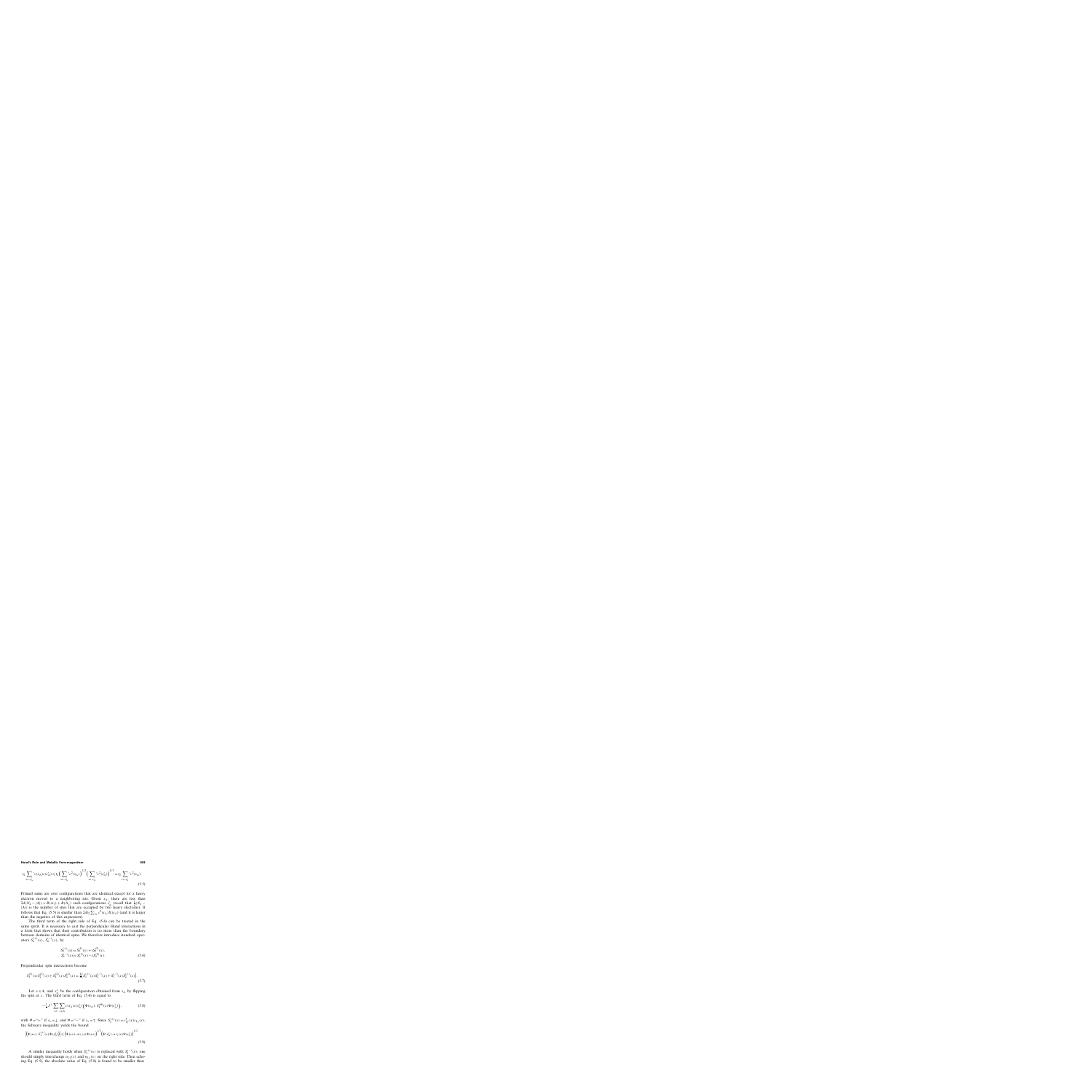$$
\frac{J^{\perp}}{2} \Biggl[ \sum_{s_{\Lambda}} \sum_{x \in A} c^{2}(s_{\Lambda}) \Biggl( \Psi(s_{\Lambda}), n_{1, -s_{x}}(x) \Psi(s_{\Lambda}) \Biggr) \Biggr]^{1/2} \cdot \Biggl[ \sum_{s_{\Lambda}} \sum_{x \in A} c^{2}(s_{\Lambda}^{x}) \Biggl( \Psi(s_{\Lambda}^{x}), n_{1, s_{x}}(x) \Psi(s_{\Lambda}^{x}) \Biggr) \Biggr]^{1/2} = \frac{J^{\perp}}{2} \sum_{s_{\Lambda}} \sum_{x \in A} c^{2}(s_{\Lambda}) \Biggl( \Psi(s_{\Lambda}), n_{1, -s_{x}}(x) \Psi(s_{\Lambda}) \Biggr). \tag{5.10}
$$

This expression is reminiscent of the expression in Proposition 3.2. However,  $\Psi(s_\Lambda)$  is *not* a ground state for light electrons in the magnetic potential given by  $s_A$  and therefore the proposition does not directly apply.

We can nevertheless recycle the ideas underlying the proof of Proposition 3.2.

Let  $\mathcal{N} = (N_{\uparrow}, N_{\downarrow}, M_{\uparrow}, M_{\downarrow})$  be four positive integers such that  $N_{\uparrow}$  +  $N_{\downarrow} = N_1$ , and  $M_{\sigma} \le N_{\sigma}$ .  $N_{\sigma}$  is the number of light electrons of spin  $\sigma$ , and  $M_{\sigma}$  is the number of light electrons of spin  $\sigma$  that are not localized on the favorable sites  $A_{\sigma}$ . We can expand  $\Psi(s_{\Lambda})$  according to N, in a fashion that is reminiscent of Eq. (3.10),

$$
c(s_{\Lambda})\Psi(s_{\Lambda}) = \sum_{\mathcal{N}} c_{\mathcal{N}}(s_{\Lambda})\Psi_{\mathcal{N}}(s_{\Lambda})
$$
\n(5.11)

where coefficients are positive and states are normalized. With this notation we observe that Eq. (5.10) is bounded above by the following expression similar to Eq. (3.11)

$$
\frac{J^{\perp}}{2} \sum_{s_{\Lambda}} \sum_{\mathcal{N}} c_{\mathcal{N}}^2(s_{\Lambda})(M_{\uparrow} + M_{\downarrow}). \tag{5.12}
$$

The Hamiltonian  $H_{\Lambda}(V)$  can be split as in Eq. (3.12) and we obtain the lower bound Eq. (3.13) with  $c(s_\Lambda)\Psi(s_\Lambda)$  in lieu of  $\Upsilon$ , and  $c_\mathcal{N}(s_\Lambda)\Psi_\mathcal{N}(s_\Lambda)$ in lieu of  $c_{M_2M_1} \Upsilon_{M_2M_1}$ . We then get Eqs. (3.14) and (3.15). Explicitly, the lower bound for Eq. (5.4) is

$$
\begin{split} e(\tfrac{\rho_1}{\rho_2})N_2 + & \sum_{s_\Lambda} \sum_{\mathcal{N}} c_{\mathcal{N}}^2(s_\Lambda) \\ & \times \Big\{ (\tfrac{J}{4} - U_{12} - 4d - \tfrac{J^\perp}{2}) (M_\uparrow + M_\downarrow) - 2B(A_\uparrow) - 2B(A_\downarrow) - 2d t_2 X(s_\Lambda) \Big\}. \end{split}
$$

The bulk term  $e(\frac{\rho_1}{\rho_2})N_2$  above comes from Eq. (3.15), minimizing over  $N_{\uparrow}$  and  $N_{\downarrow}$ . This expression is less than the upper bound Eq. (4.3); this implies that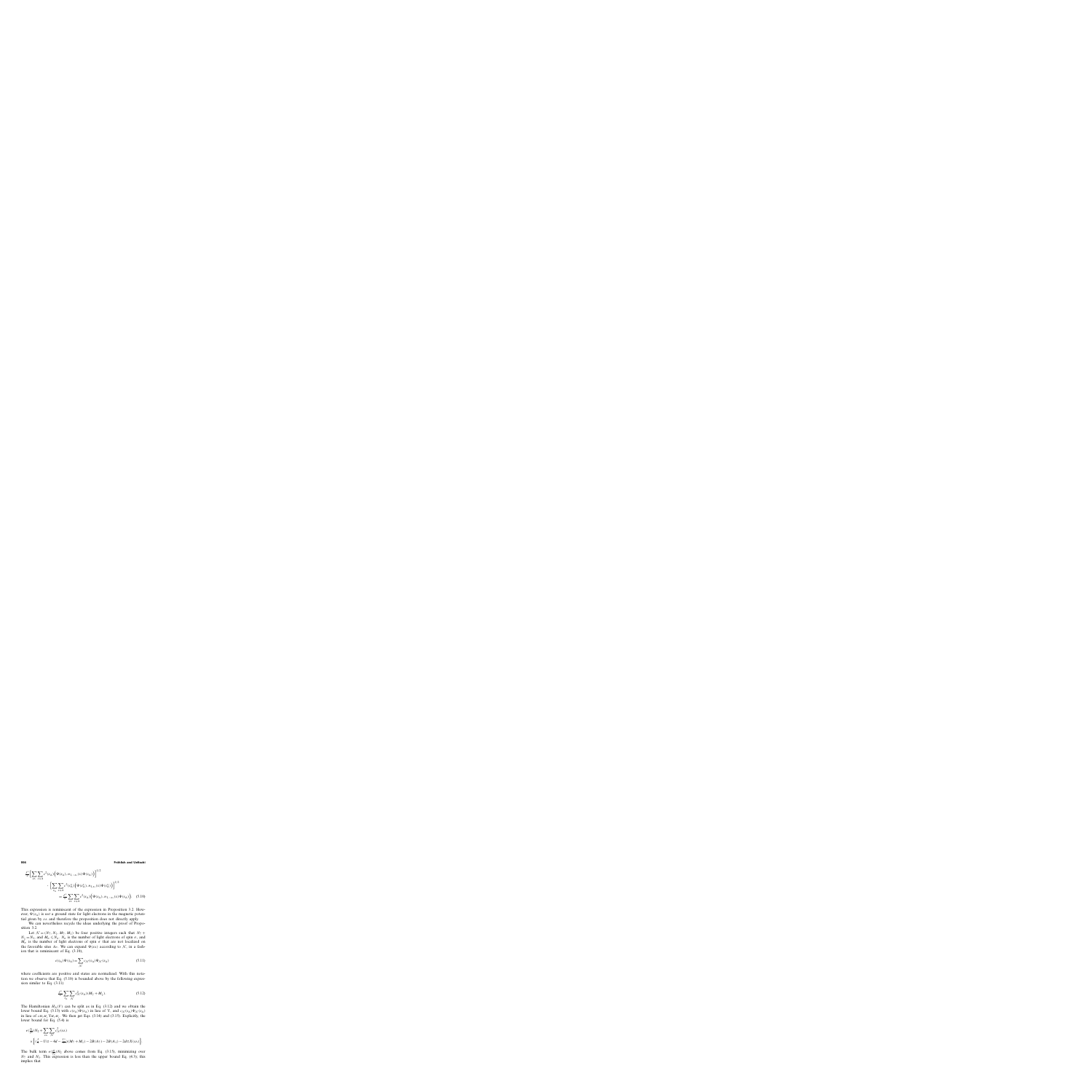$$
\sum_{s_{\Lambda}} \sum_{\mathcal{N}} c_{\mathcal{N}}^{2}(s_{\Lambda})(M_{\uparrow} + M_{\downarrow}) \leq \frac{4d + 2 + 2dt_{2}}{\frac{1}{4} - U_{12} - 4d - \frac{J^{\perp}}{2}} \sum_{s_{\Lambda}} c^{2}(s_{\Lambda}) X(s_{\Lambda}).
$$
\n(5.13)

(We used that  $N_2^{1-\frac{1}{d}} \le X(s_\Lambda)$ .) Notice that the factor on the right side is small. This estimate is necessary to bound Eq.  $(5.12)$ .

Using Proposition 4.1 for the first term in Eq. (5.4), we then conclude that

$$
\sum_{s_{\Lambda}} c^2(s_{\Lambda}) \Big( \Psi(s_{\Lambda}), H_{\Lambda}(V) \Psi(s_{\Lambda}) \Big) \geqslant e(\tfrac{\rho_1}{\rho_2}) N_2 + \widetilde{\alpha} \sum_{s_{\Lambda}} c^2(s_{\Lambda}) X(s_{\Lambda}).
$$
\n(5.14)

(We assume here that  $\tilde{\alpha}$  is smaller than  $\xi(\frac{\rho_1}{\rho_2}) + \frac{1}{2}U_2$ .) Again invoking the upper bound Eq. (4.3), we obtain upper bound Eq. (4.3), we obtain

$$
e(\frac{\rho_1}{\rho_2})N_2 + 4dN_2^{1-\frac{1}{d}} \ge e(\frac{\rho_1}{\rho_2})N_2 + \left[\widetilde{\alpha} - 2dt_2 - \frac{J^{\perp}}{2} \frac{4d + 2 + 2dt_2}{\frac{J}{4} - U_{12} - 4d - \frac{J^{\perp}}{2}}\right] \times \sum_{s_{\Lambda}} c^2(s_{\Lambda})X(s_{\Lambda}).
$$
\n(5.15)

The quantity in brackets is strictly positive when  $\frac{J}{4} - U_{12}$  is large enough, and this proves Proposition 5.1.

Proof of Theorem 2.2. The proof is similar to that of Theorem 2.1, except that we use Proposition 5.1 instead of the inequalities Eq. (4.5). All equations until Eq. (4.14) hold without change. Eqs. (4.15) and (4.16) need to be modified because the  $A_{\sigma}$ 's are not fixed here. These equations hold when averaged over  $s_{\Lambda}$  with weights  $c^2(s_{\Lambda})$ . We obtain

$$
\sum_{x,\Lambda'+x\subset\Lambda} (\Upsilon, |M_{\Lambda'+x}^{(3)}|\Upsilon) \geqslant \sum_{s_{\Lambda}} \sum_{\mathcal{N}} c_{\mathcal{N}}^2(s_{\Lambda}) \sum_{\sigma} \Big[ \frac{1}{2} |A_{\sigma}| + \frac{1}{2} N_{\sigma} - \frac{1}{2} M_{\sigma} - |\Lambda'| B(A_{\sigma}) \Big]
$$
  

$$
\geqslant \frac{1}{2} (N_1 + N_2) - 2|\Lambda'| \sum_{s_{\Lambda}} c^2(s_{\Lambda}) X(s_{\Lambda}). \tag{5.16}
$$

We have used Eq. (5.13) in order to estimate the contribution of  $M_+$  and  $M_{\downarrow}$ . After division by |A|, the last term vanishes in the thermodynamic limit by Proposition 5.1.  $\blacksquare$ 

## **ACKNOWLEDGMENTS**

We are grateful to a referee for very useful comments and suggestions. The collaboration was supported in part by the Swiss National Science Foundation under grant 2-77344-03.